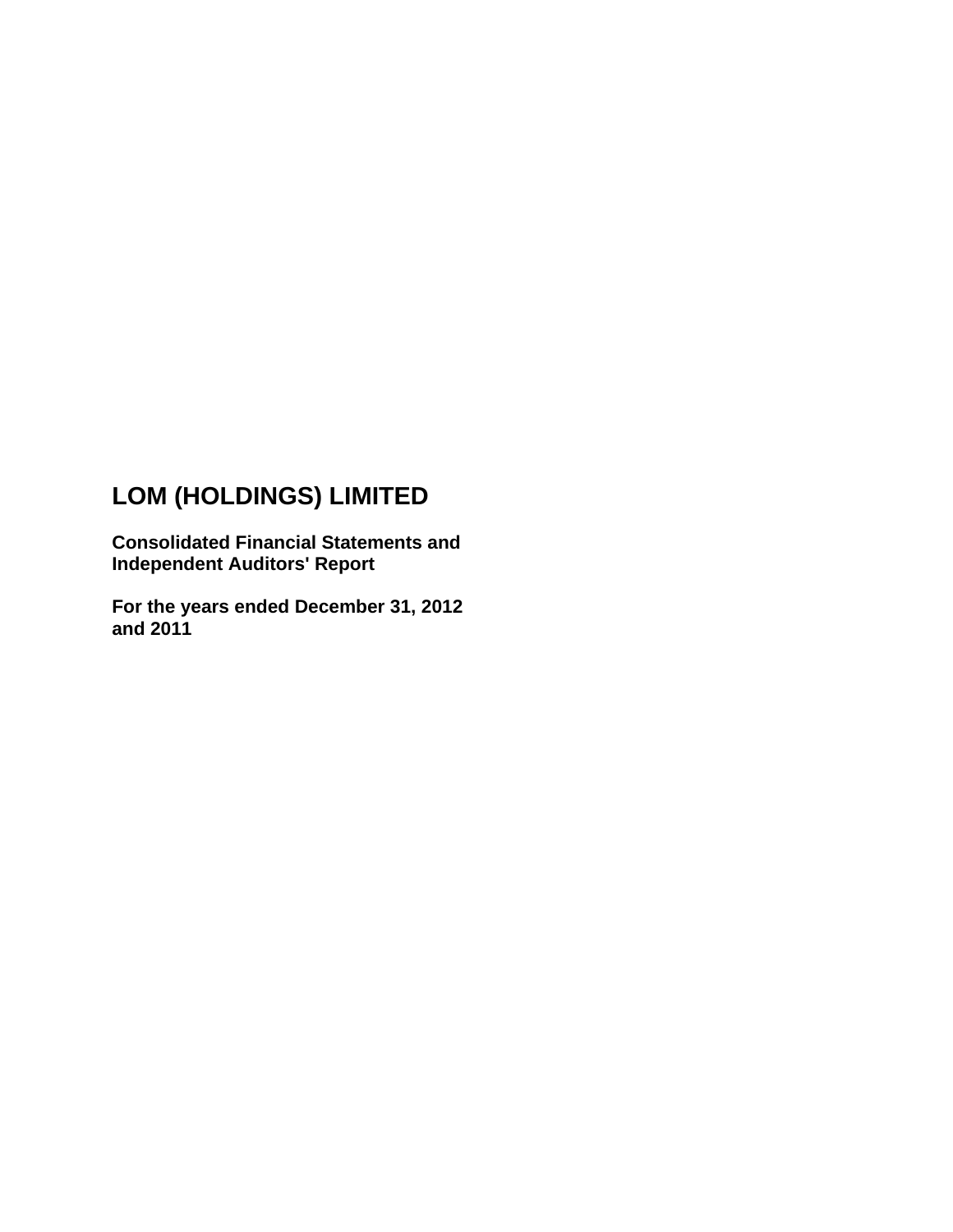

Deloitte & Touche Ltd. **Chartered Accountants** Corner House 20 Parliament Street Hamilton HM 12 P.O. Box HM 1556 Hamilton HM FX Bermuda

Tel: +1 (441) 292 1500 Fax: +1 (441) 292 0961 www.deloitte.bm

#### **INDEPENDENT AUDITORS' REPORT**

To the Shareholders' of LOM (Holdings) Limited

We have audited the accompanying consolidated balance sheet of LOM (Holdings) Limited and Subsidiaries (the "Company") as of December 31, 2012 and the related consolidated statements of operations, changes in shareholders' equity and cash flows for the year then ended. These financial statements are the responsibility of the Company's management. Our responsibility is to express an opinion on these financial statements based on our audit. The consolidated financial statements of the Company for the year ended December 31, 2011 were audited by other auditors whose report, dated April 23, 2012, expressed an unqualified opinion on those consolidated financial statements.

We conducted our audit in accordance with auditing standards generally accepted in the United States of America. Those standards require that we plan and perform the audit to obtain reasonable assurance about whether the financial statements are free of material misstatement. An audit includes consideration of internal control over financial reporting as a basis for designing audit procedures that are appropriate in the circumstances, but not for the purpose of expressing an opinion on the effectiveness of the Company's internal control over financial reporting. Accordingly, we express no such opinion. An audit also includes examining, on a test basis, evidence supporting the amounts and disclosures in the financial statements, assessing the accounting principles used and significant estimates made by management, as well as evaluating the overall financial statement presentation. We believe that our audit provides a reasonable basis for our opinion.

In our opinion, the financial statements referred to above present fairly, in all material respects, the financial position of the Company as of December 31, 2012 and the results of their operations and their cash flows for the year then ended in conformity with accounting principles generally accepted in the United States of America.

Our audit was conducted for the purpose of forming an opinion on the basic consolidated financial statements taken as a whole. The supplementary information contained in the five year comparison table in Note 16 is presented for purposes of additional analysis and is not a required part of the basic consolidated financial statements. Such information is the responsibility of management and was derived from and relates directly to the underlying accounting and other records used to prepare the consolidated financial statements. The information has been subjected to the auditing procedures applied in the audit of the consolidated financial statements and certain additional procedures, including comparing and reconciling such information directly to the underlying accounting and other records used to prepare the consolidated financial statements or to the consolidated financial statements themselves, and other additional procedures in accordance with auditing standards generally accepted in the United States of America. In our opinion, the information is fairly stated in all material respects in relation to the consolidated financial statements taken as a whole.

Delo: He + Touche Ltd.

April 30, 2013

Deloitte refers to one or more of Deloitte Touche Tohmatsu Limited, a UK private company limited by quarantee, and its network of member firms, each of which is a legally separate and independent entity. Please see www.deloitte.com/ about for a detailed description of the legal structure of Deloitte Touche Tohmatsu Limited and its member firms.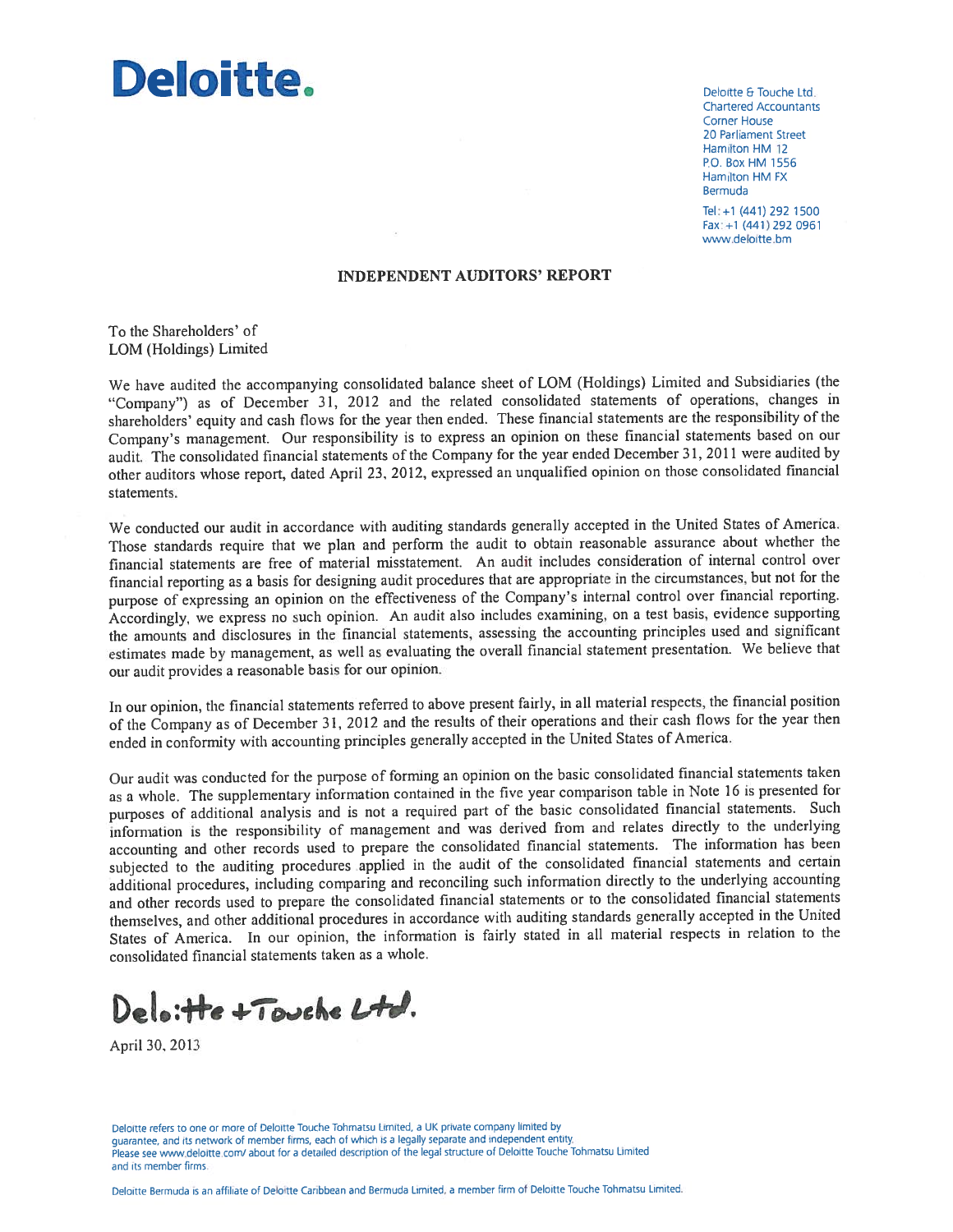### **LOM (HOLDINGS) LIMITED CONSOLIDATED BALANCE SHEETS**  as of December 31, 2012 and 2011

(expressed in U.S. Dollars)

|                                                                                                                |    | 2012       |              | 2011                    |
|----------------------------------------------------------------------------------------------------------------|----|------------|--------------|-------------------------|
| <b>ASSETS</b>                                                                                                  |    |            |              |                         |
| Cash and cash equivalents<br>Securities owned, at fair value (cost: 2012 - \$4,254,829)                        | \$ | 3,307,953  | $\mathbb{S}$ | 3,584,865               |
| 2011 - \$2,808,590) (Note 3)                                                                                   |    | 4,579,973  |              | 3,835,952               |
| Accounts receivable                                                                                            |    | 567,753    |              | 67,612                  |
| Due from related parties                                                                                       |    | 9,881      |              | 9,357                   |
| Prepaid expenses and other assets                                                                              |    | 185,593    |              | 279,922                 |
| Equity investment in affiliate (Note 4)                                                                        |    | 1,228,438  |              | 1,193,569               |
| Property and equipment, net (Note 5)                                                                           |    | 8,402,231  |              | 8,598,594               |
| <b>TOTAL ASSETS</b>                                                                                            | \$ | 18,281,822 | \$           | 17,569,871              |
| <b>LIABILITIES</b>                                                                                             |    |            |              |                         |
| Accounts payable and accrued liabilities<br>Securities sold short at fair value (proceeds: 2012 - \$1,262,673, | \$ | 780,517    | \$           | 695,144                 |
| 2011 - \$7,101) (Note 3)                                                                                       |    | 1,423,098  |              | 6,817                   |
| <b>TOTAL LIABILITIES</b>                                                                                       |    | 2,203,615  |              | 701,961                 |
| <b>SHAREHOLDERS' EQUITY</b><br>Common shares, par value \$0.10 per share; 20,000,000                           |    |            |              |                         |
| shares authorized, and 6,143,074 (2011 - 6,149,174) shares                                                     |    |            |              |                         |
| issued and outstanding (Note 6)                                                                                |    | 614,307    |              | 614,917                 |
| Additional paid-in capital                                                                                     |    | 3,277,496  |              | 3,291,841               |
| Loans receivable for issuance of common shares (Note 8)                                                        |    | (138,950)  |              | (138,950)<br>13,100,102 |
| Retained earnings                                                                                              |    | 12,325,354 |              |                         |
| TOTAL SHAREHOLDERS'EQUITY                                                                                      |    | 16,078,207 |              | 16,867,910              |
| TOTAL LIABILITIES AND SHAREHOLDERS' EQUITY                                                                     | S. | 18,281,822 | S.           | 17,569,871              |

*The accompanying notes are an integral part of these consolidated financial statements.* 

Approved by the Board of Directors:

Director Director

\_\_\_\_\_\_\_\_\_\_\_\_\_\_\_\_\_\_\_\_\_\_\_\_\_\_\_\_\_\_\_\_ \_\_\_\_\_\_\_\_\_\_\_\_\_\_\_\_\_\_\_\_\_\_\_\_\_\_\_\_\_\_\_\_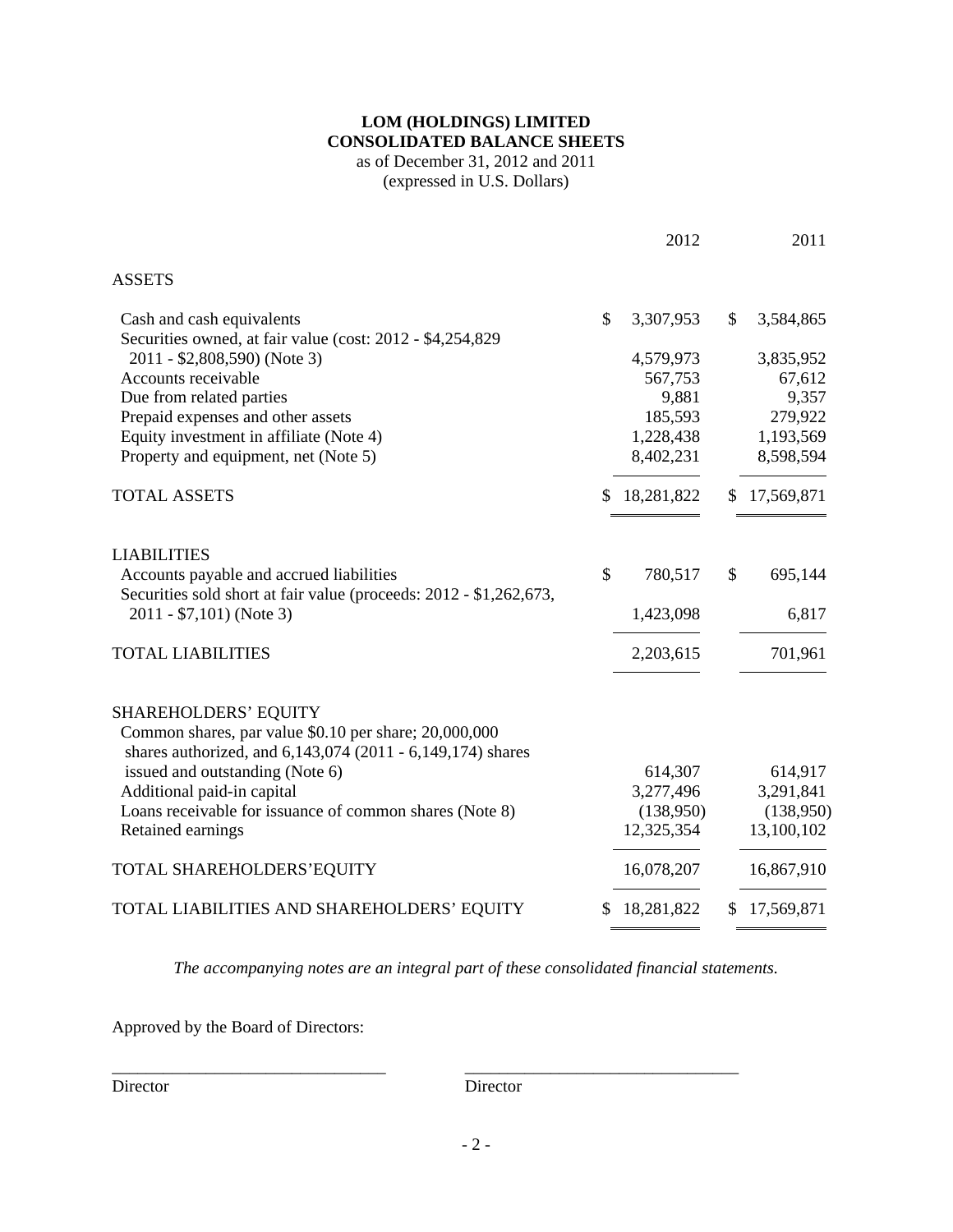# **LOM (HOLDINGS) LIMITED CONSOLIDATED STATEMENTS OF OPERATIONS**

### for the years ended December 31, 2012 and 2011

(expressed in U.S. Dollars)

|                                                                  | 2012             | 2011              |
|------------------------------------------------------------------|------------------|-------------------|
| <b>REVENUES</b>                                                  |                  |                   |
| Broking fee income                                               | \$<br>2,280,051  | \$<br>3,185,694   |
| Management and investment advisory fees including related        |                  |                   |
| party management fees of \$1,314,395 in 2012 and \$1,231,957     |                  |                   |
| in 2011                                                          | 2,260,183        | 2,258,603         |
| Net interest income, net of interest expense of \$301,675 in     |                  |                   |
| 2012 and \$174,901 in 2011                                       | 547,419          | 757,452           |
| Rental income, including related party rent of \$243,800 in 2012 |                  |                   |
| and \$243,800 in 2011                                            | 702,265          | 726,562           |
| Other income                                                     | 540,231          | 527,826           |
| Income from affiliate                                            | 137,069          | 164,183           |
| Foreign exchange income, net                                     | 585,608          | 899,412           |
| Net trading losses on securities owned                           | (493, 551)       | (296, 017)        |
| Corporate finance income                                         | 103,348          | 36,221            |
| Administration and custody fees                                  | 72,779           | 76,026            |
| <b>TOTAL REVENUES</b>                                            | 6,735,402        | 8,335,962         |
| OPERATING EXPENSES                                               |                  |                   |
| Employee compensation and benefits                               | 2,745,338        | 3,083,995         |
| Commissions and referral fees                                    | 1,631,123        | 1,890,327         |
| Computer and information services                                | 513,002          | 647,350           |
| Depreciation of property and equipment (Note 5)                  | 368,831          | 312,433           |
| Jitney fees                                                      | 298,137          | 377,753           |
| Advisory fee expense                                             | 26,922           | 176,408           |
| Professional fees                                                | 721,216          | 654,565           |
| Occupancy                                                        | 587,303          | 653,060           |
| Administration                                                   | 208,226          | 388,656           |
| Insurance                                                        | 165,697          | 198,462           |
| Loss on disposal of fixed assets                                 |                  | 750,581           |
| Custodial charges                                                | 240,325          | 579,409           |
| Net foreign exchange transaction losses                          | 4,030            | 94,580            |
| TOTAL OPERATING EXPENSES                                         | 7,510,150        | 9,807,579         |
| <b>NET LOSS</b>                                                  | \$<br>(774, 748) | \$<br>(1,471,617) |
| NET LOSS PER COMMON SHARE                                        |                  |                   |
| Basic and diluted                                                | \$<br>(0.13)     | \$<br>(0.24)      |
|                                                                  |                  |                   |
| WEIGHTED AVERAGE COMMON SHARES OUTSTANDING:                      |                  |                   |
| Basic and diluted                                                | 6,146,089        | 6,168,336         |
|                                                                  |                  |                   |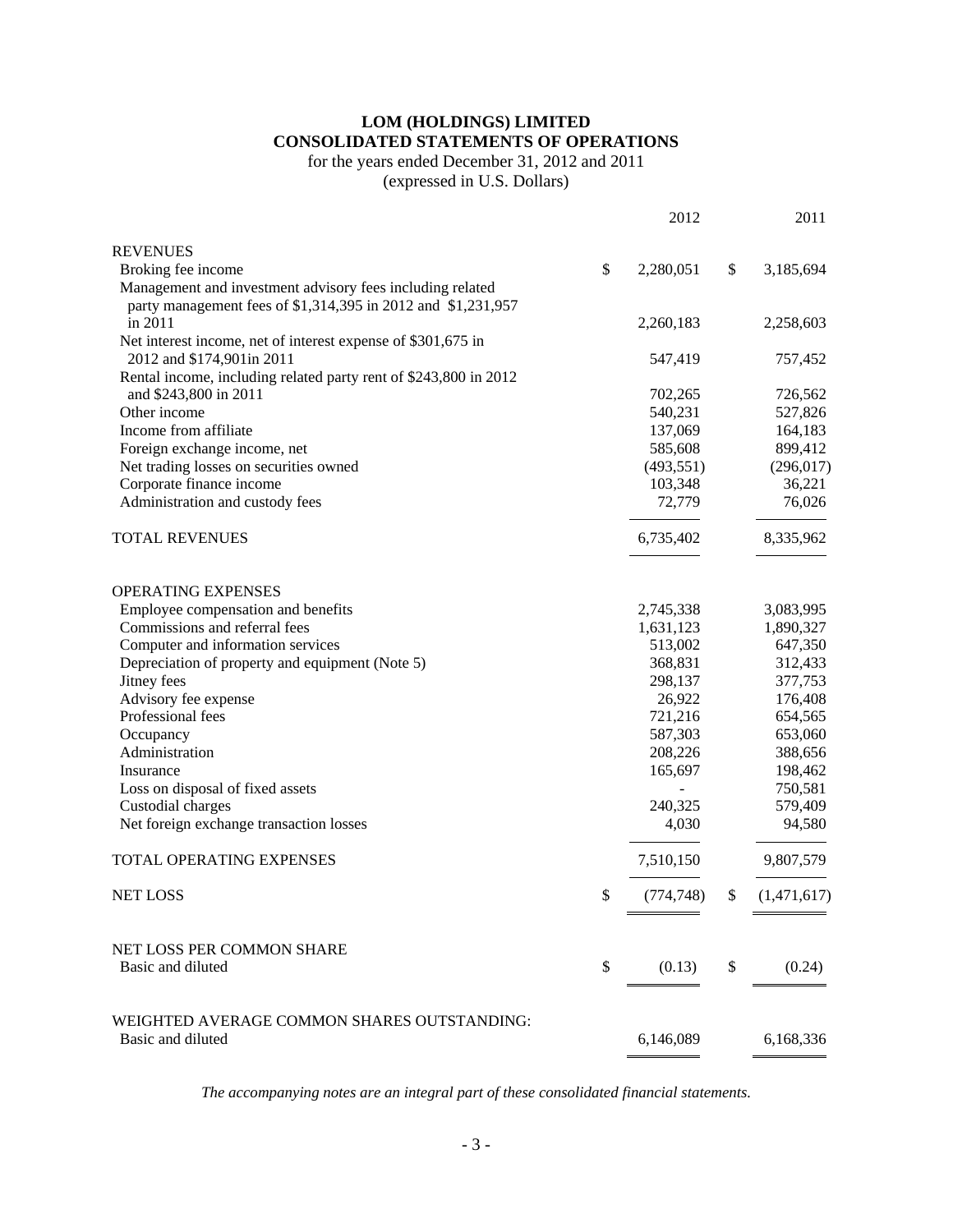### **LOM (HOLDINGS) LIMITED CONSOLIDATED STATEMENTS OF CHANGES IN SHAREHOLDERS' EQUITY**

for the years ended December 31, 2012 and 2011 (expressed in U.S. Dollars)

|                                                              |                            |                          | Additional                | Loans<br>Receivable              |                            |              |
|--------------------------------------------------------------|----------------------------|--------------------------|---------------------------|----------------------------------|----------------------------|--------------|
|                                                              | Common<br><b>Shares</b>    | <b>Share Capital</b>     | Paid-in<br>Capital        | for Issuance of<br>Common shares | Retained<br>Earnings       | <b>Total</b> |
| BALANCE - January 1, 2011                                    | 6,223,450<br><sup>\$</sup> | $622,345$ \$             | 3,499,555<br><sup>S</sup> | $(171,050)$ \$                   | 14,633,358<br><sup>S</sup> | 18,584,208   |
| Net loss                                                     |                            |                          |                           |                                  | (1,471,617)                | (1,471,617)  |
| Repurchase and retirement of common shares                   | (74,276)                   | (7, 428)                 | (216,750)                 |                                  |                            | (224, 178)   |
| Stock based compensation expense                             |                            |                          | 9,036                     |                                  |                            | 9,036        |
| Payment of loans receivable for<br>issuance of common shares |                            | $\overline{\phantom{0}}$ | $\overline{\phantom{a}}$  | 30,903                           |                            | 30,903       |
| Dividends declared and paid                                  | $\overline{\phantom{a}}$   |                          | $\overline{\phantom{a}}$  | 1,197                            | (61, 639)                  | (60, 442)    |
| BALANCE – December 31, 2011                                  | $6,149,174$ \$             | 614,917 \$               | 3,291,841                 | \$<br>$(138,950)$ \$ 13,100,102  | <sup>S</sup>               | 16.867.910   |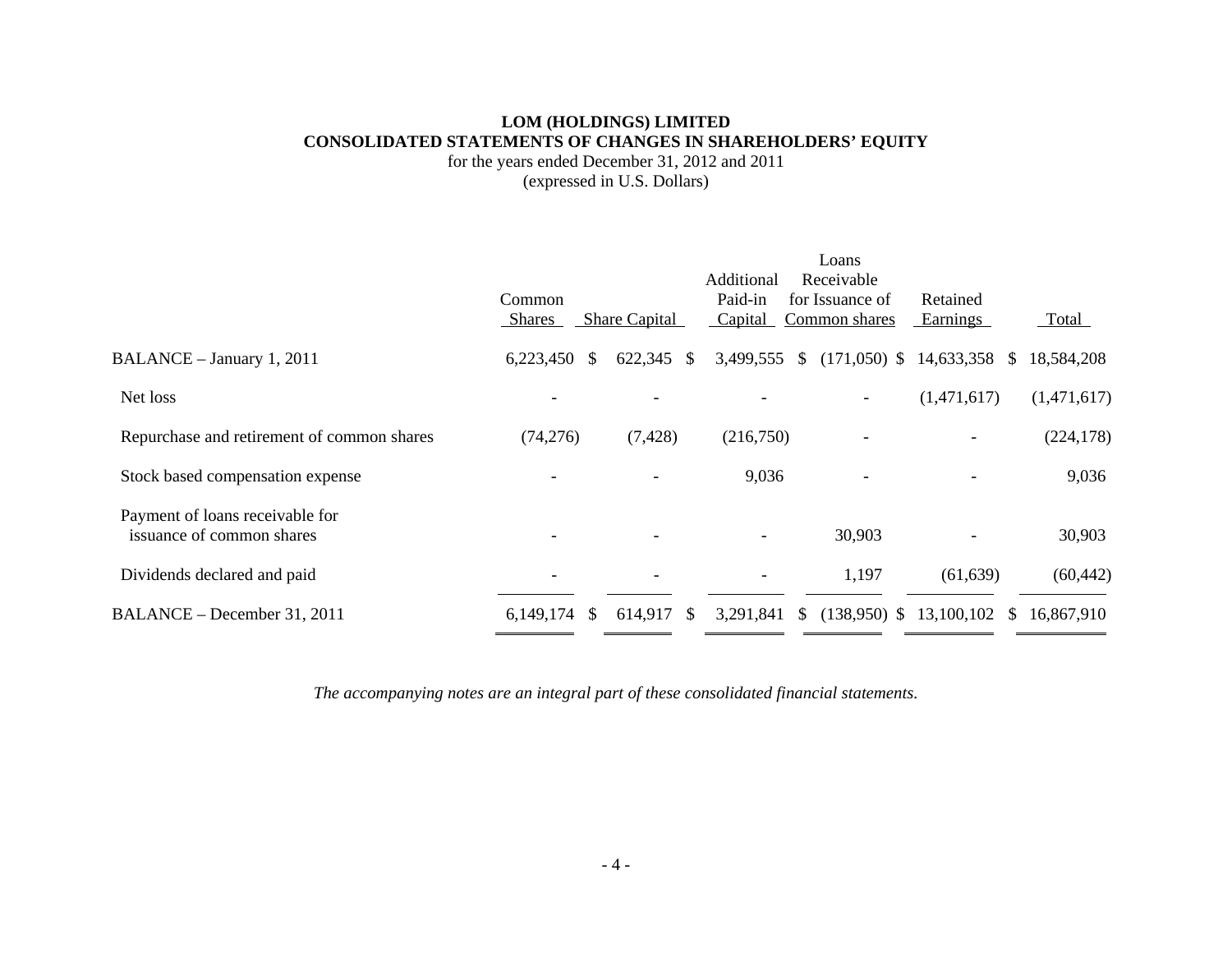### **LOM (HOLDINGS) LIMITED CONSOLIDATED STATEMENTS OF CHANGES IN SHAREHOLDERS' EQUITY (CONT'D)**

for the years ended December 31, 2012 and 2011 (expressed in U.S. Dollars)

|                                            | Common<br><b>Shares</b> | <b>Share Capital</b> | Additional<br>Paid-in<br>Capital | Loans<br>Receivable<br>for Issuance of<br>Common shares | Retained<br>Earnings | Total      |
|--------------------------------------------|-------------------------|----------------------|----------------------------------|---------------------------------------------------------|----------------------|------------|
| BALANCE - January 1, 2012                  | $6,149,174$ \$          | 614,917 \$           | 3,291,841 \$                     | $(138,950)$ \$ 13,100,102 \$ 16,867,910                 |                      |            |
| Net loss                                   |                         |                      |                                  | $\overline{\phantom{a}}$                                | (774, 748)           | (774, 748) |
| Repurchase and retirement of common shares | (6,100)                 | (610)                | (14, 345)                        | -                                                       | -                    | (14, 955)  |
| BALANCE – December 31, 2012                | $6.143.074$ \$          | 614,307<br>- S       | 3,277,496 \$                     | $(138,950)$ \$ 12,325,354 \$                            |                      | 16,078,207 |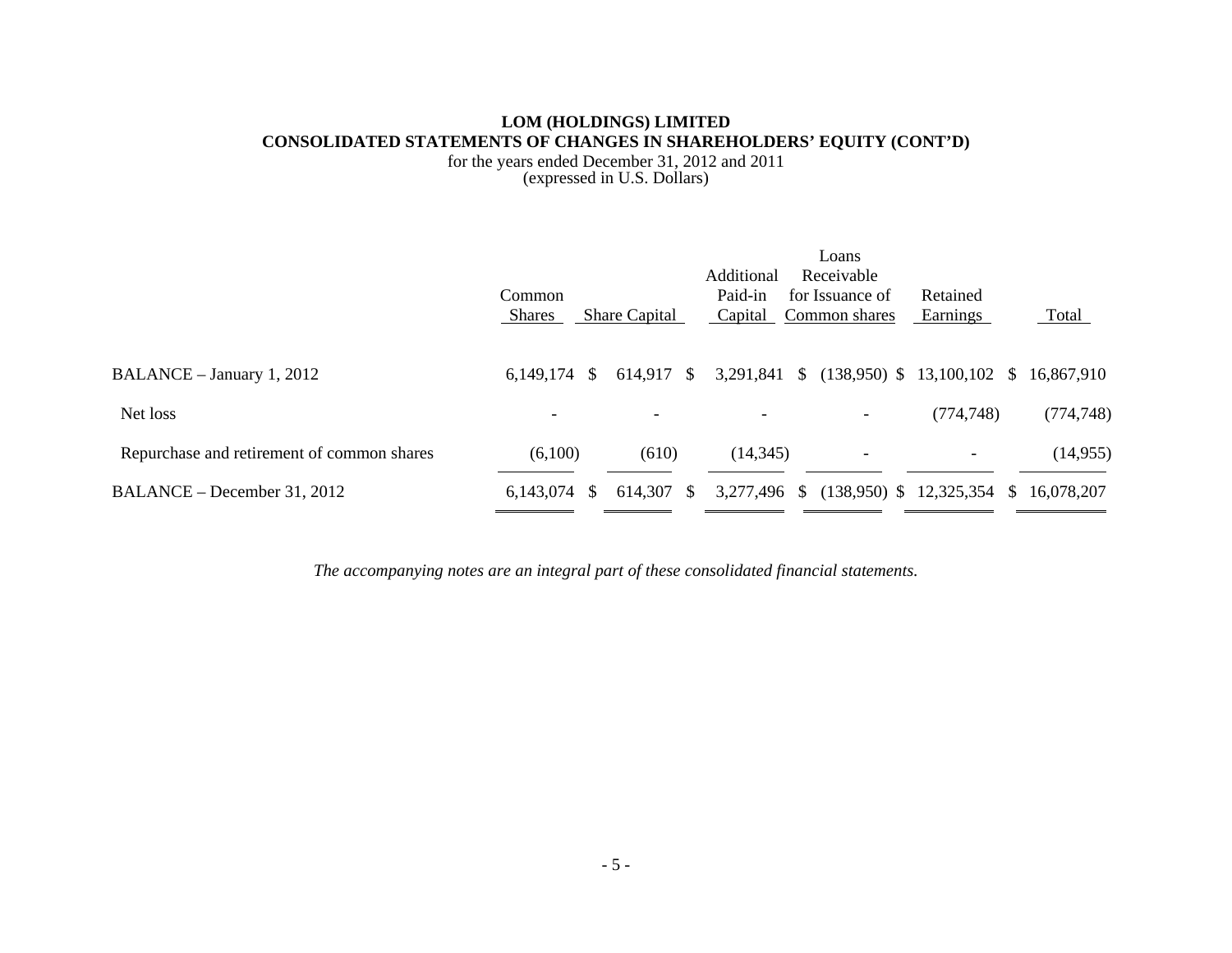# **LOM (HOLDINGS) LIMITED CONSOLIDATED STATEMENTS OF CASH FLOWS**

for the years ended December 31, 2012 and 2011

(expressed in U.S. Dollars)

|                                                                                            | 2012             | 2011               |
|--------------------------------------------------------------------------------------------|------------------|--------------------|
| CASH FLOWS FROM OPERATING ACTIVITIES                                                       |                  |                    |
| Net loss                                                                                   | \$<br>(774, 748) | \$<br>(1,471,617)  |
| Adjustments to reconcile net loss to net cash                                              |                  |                    |
| (used in) provided by operating activities:                                                |                  |                    |
| Depreciation of property and equipment (Note 5)                                            | 368,831          | 312,433            |
| Stock based compensation expense                                                           |                  | 9,036              |
| Net income from equity investment in affiliate                                             | (137,069)        | (164, 184)         |
| Dividends received from equity investment in affiliate<br>Loss on disposal of fixed assets | 102,200          | 102,200<br>750,581 |
| Net trading losses on securities owned                                                     | 493,551          | 296,017            |
| Changes in operating assets and liabilities:                                               |                  |                    |
| Securities owned, net                                                                      | (1,237,572)      | 221,716            |
| Accounts receivable                                                                        | (500, 141)       | 289,734            |
| Due from related parties                                                                   | (524)            | 10,647             |
| Prepaid expenses and other assets                                                          | 94,329           | 48,922             |
| Accounts payable and accrued liabilities                                                   | 85,373           | (68, 657)          |
| Securities sold short                                                                      | 1,416,281        | 6,817              |
| Net unrealized gain on futures contracts                                                   |                  | (4, 412)           |
| Total adjustments                                                                          | 685,259          | 1,810,850          |
| NET CASH (USED IN) PROVIDED BY OPERATING ACTIVITIES                                        | (89, 489)        | 339,233            |
|                                                                                            |                  |                    |
| <b>CASH FLOWS FROM INVESTING ACTIVITIES:</b>                                               |                  |                    |
| Purchase of property and equipment                                                         | (172, 468)       | (295, 860)         |
|                                                                                            |                  |                    |
| Net cash used in investing activities                                                      | (172, 468)       | (295, 860)         |
| CASH FLOWS FROM FINANCING ACTIVITIES:                                                      |                  |                    |
| Repurchase of common shares                                                                | (14,955)         | (224, 178)         |
| Proceeds from loan receivable for issuance of common shares                                |                  | 30,903             |
| Dividends paid                                                                             |                  | (60, 442)          |
| NET CASH USED IN FINANCING ACTIVITIES                                                      | (14, 955)        | (253,717)          |
|                                                                                            |                  |                    |
| NET DECREASE IN CASH AND CASH EQUIVALENTS                                                  | (276,912)        | (210, 344)         |
| CASH AND CASH EQUIVALENTS, BEGINNING OF YEAR                                               | 3,584,865        | 3,795,209          |
|                                                                                            |                  |                    |
| CASH AND CASH EQUIVALENTS, END OF YEAR                                                     | \$<br>3,307,953  | \$<br>3,584,865    |
| SUPPLEMENTAL DISCLOSURE OF CASH FLOW INFORMATION                                           |                  |                    |
| Interest paid                                                                              | \$<br>301,675    | \$<br>174,901      |
| Non-Cash Investing and Financing Activities:                                               |                  |                    |
| Dividends paid during the year, offset against loans receivable for                        |                  |                    |
| issuance of common shares                                                                  | \$               | \$<br>1,197        |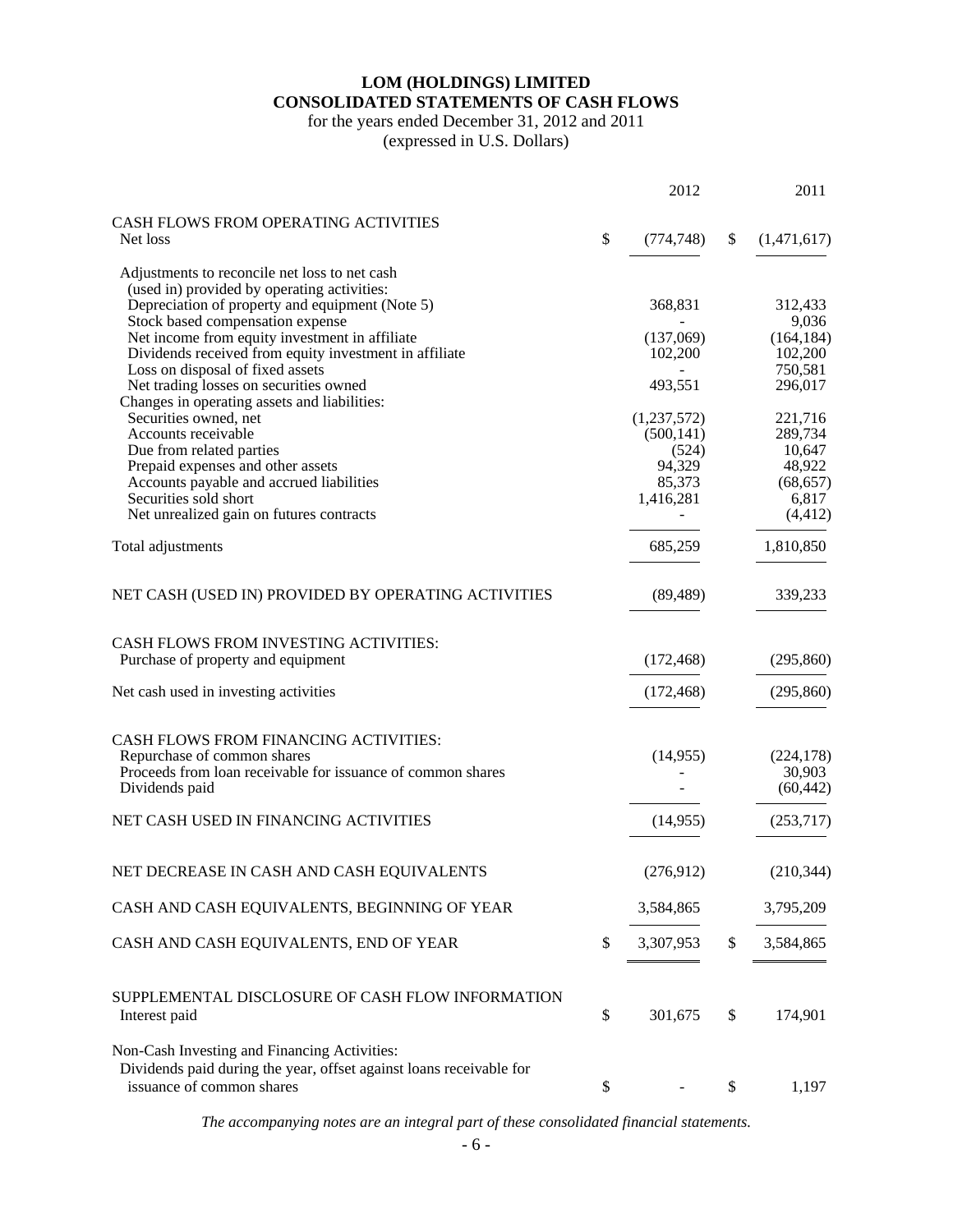# **LOM (HOLDINGS) LIMITED NOTES TO CONSOLIDATED FINANCIAL STATEMENTS**  December 31, 2012 and 2011

(expressed in U.S. Dollars)

### 1. DESCRIPTION OF BUSINESS

LOM (Holdings) Limited ("Holdings"), a holding company for several wholly owned subsidiaries, was incorporated on May 1, 1996 under the laws of Bermuda. The common shares of Holdings are publicly traded and listed on the Bermuda Stock Exchange. Holdings, collectively, with its subsidiaries, is referred to as the "Company" or the "LOM Group of Companies."

A description of the operations of Holdings' wholly-owned subsidiaries is as follows:

LOM Securities (Bermuda) Limited ("LOMB") was incorporated in 1998 to provide investment and financial advice, brokerage services and discretionary investment management services. LOMB is domiciled and operates in Bermuda and is regulated under the Investment Business Act (2003) of Bermuda.

LOM International Holdings Limited, a Bahamian company, was incorporated in the Commonwealth of the Bahamas in 2005 to hold the LOM Group of Companies non-Bermuda subsidiaries. However, LOM Securities (Cayman) Limited was dissolved on May 14, 2012 and all the shares of LOM (UK) Limited were sold to the company on February 15, 2011. LOM International Holdings Limited went through a voluntary liquidation and was dissolved on July 30, 2012 in accordance with Bahamian law.

LOM Securities (Cayman) Limited was incorporated in 1995 under the laws of the Cayman Islands as an exempt company with limited liability and was regulated by the Cayman Islands Monetary Authority until the company voluntarily surrendered its license in December 2011. The LOM Securities (Cayman) Limited office was closed in March 2011 as the company consolidated its Caribbean operations into its office in Nassau in the Bahamas. The Company went through a voluntary liquidation and was dissolved on May 14, 2012 in accordance with Cayman island laws.

LOM Securities (Bahamas) Limited was incorporated in 2001 in the Commonwealth of The Bahamas and is regulated by the Securities Commission of the Bahamas. LOM Securities (Bahamas) Limited is domiciled in the Bahamas and is engaged in a single line of business as a Bahamian broker-dealer, which comprises several classes of service, including principal transactions, agency transactions and the provision of investment advisory services.

LOM Asset Management Limited was incorporated in 1995 to offer its services as investment consultant, manager and advisor. LOM Asset Management Limited is domiciled and operates in Bermuda and is regulated under the Investment Business Act (2003) of Bermuda.

Global Custody & Clearing Limited ("GCCL") was incorporated in 1992, to provide custody, settlement, information technology and execution services as well as certain finance, human resources and administrative services to other companies in the LOM Group of Companies. GCCL operates in Bermuda and is regulated under the Investment Business Act (2003) of Bermuda. GCCL was previously known as Lines Overseas Management Limited ("LOML") and went through a name change effective February 9, 2012.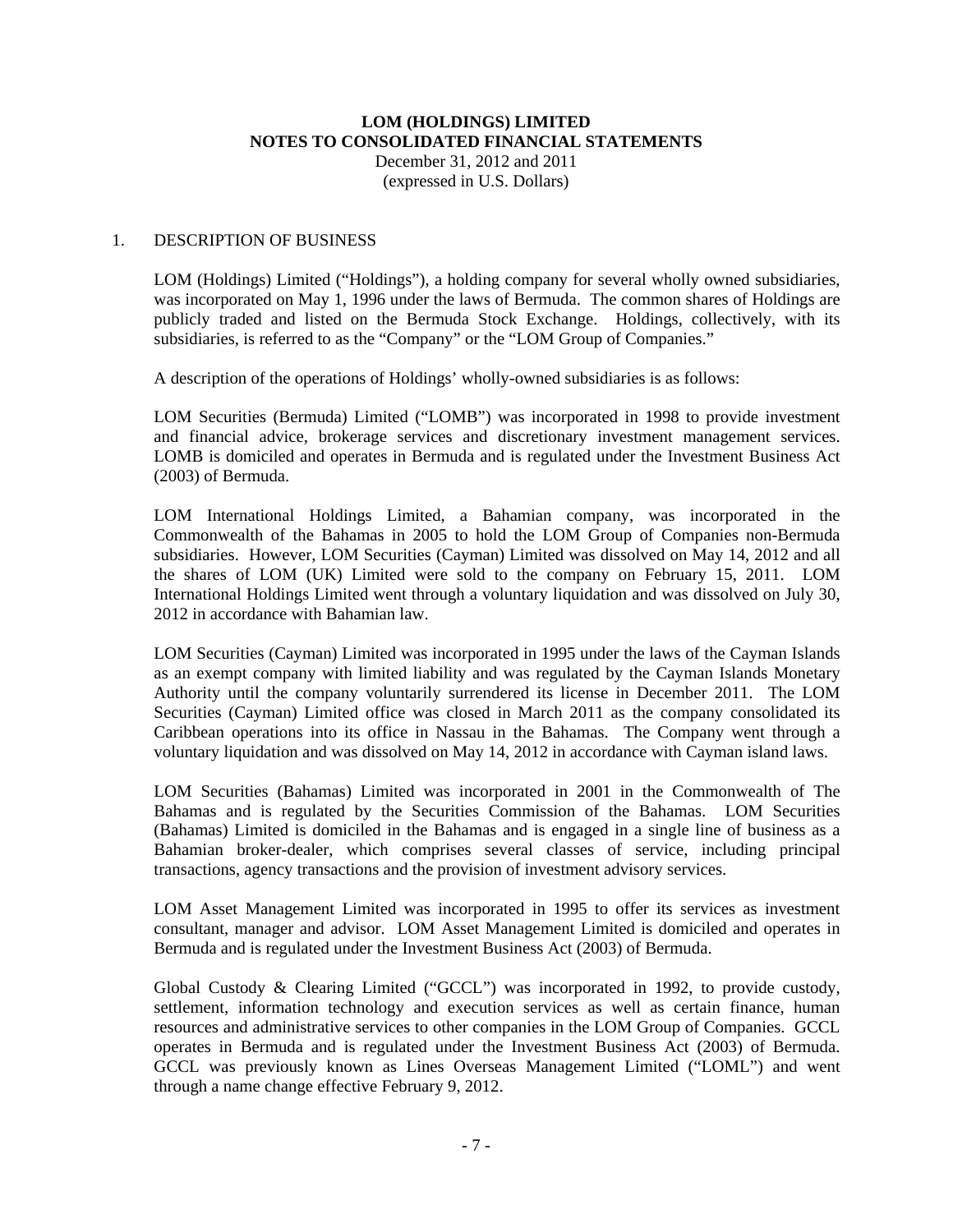### 1. DESCRIPTION OF BUSINESS (Cont'd)

LOM Properties Limited was incorporated in 1996 to hold property for Holdings in Bermuda.

LOM Capital Limited ("LOMCP") was incorporated in 1998 to offer services to source, value, document and close capital investments in growing companies. LOMCP is domiciled and operates in Bermuda.

LOM Services Limited, a Bermuda company, was incorporated in 2003 to provide information technology and client services to the LOM Group of Companies and external clients. The assets, liabilities and intellectual property of LOM Services Limited were purchased by LOML on October 19, 2010. The Company was dissolved on February 3, 2011.

Donald & Co. Limited, a Bermuda company, was incorporated in 2012 to perform nominee services.

LOM Nominees Limited, a Bermuda company, was incorporated in 1994 to perform nominee services.

LOM (UK) Limited was incorporated in the United Kingdom in 2004 to market the LOM Group of Companies services to intermediaries in Europe. It also provides assistance in administration for the LOM Group of Companies.

### 2. SUMMARY OF SIGNIFICANT ACCOUNTING POLICIES

The accompanying consolidated financial statements have been prepared in accordance with accounting principles generally accepted in the United States of America ("US GAAP").

#### *Principles of Consolidation and Basis of Presentation*

The consolidated financial statements include the financial statements and results of operations of all wholly-owned subsidiaries listed in Note 1 above. All inter-company balances and transactions are eliminated on consolidation.

#### *Broking Fee Income and Jitney Fees*

Broking fee income represents amounts charged to clients for brokerage services and related jitney fees are amounts charged to the Company by the executing broker. Both are recognized on a trade date basis.

#### *Management and Investment Advisory Fees*

The LOM Group of Companies receives management fees and investment advisory fees for managing assets on a discretionary basis for both private and institutional clients and earns management and investment advisory fees based on the value of the portfolio, which are recorded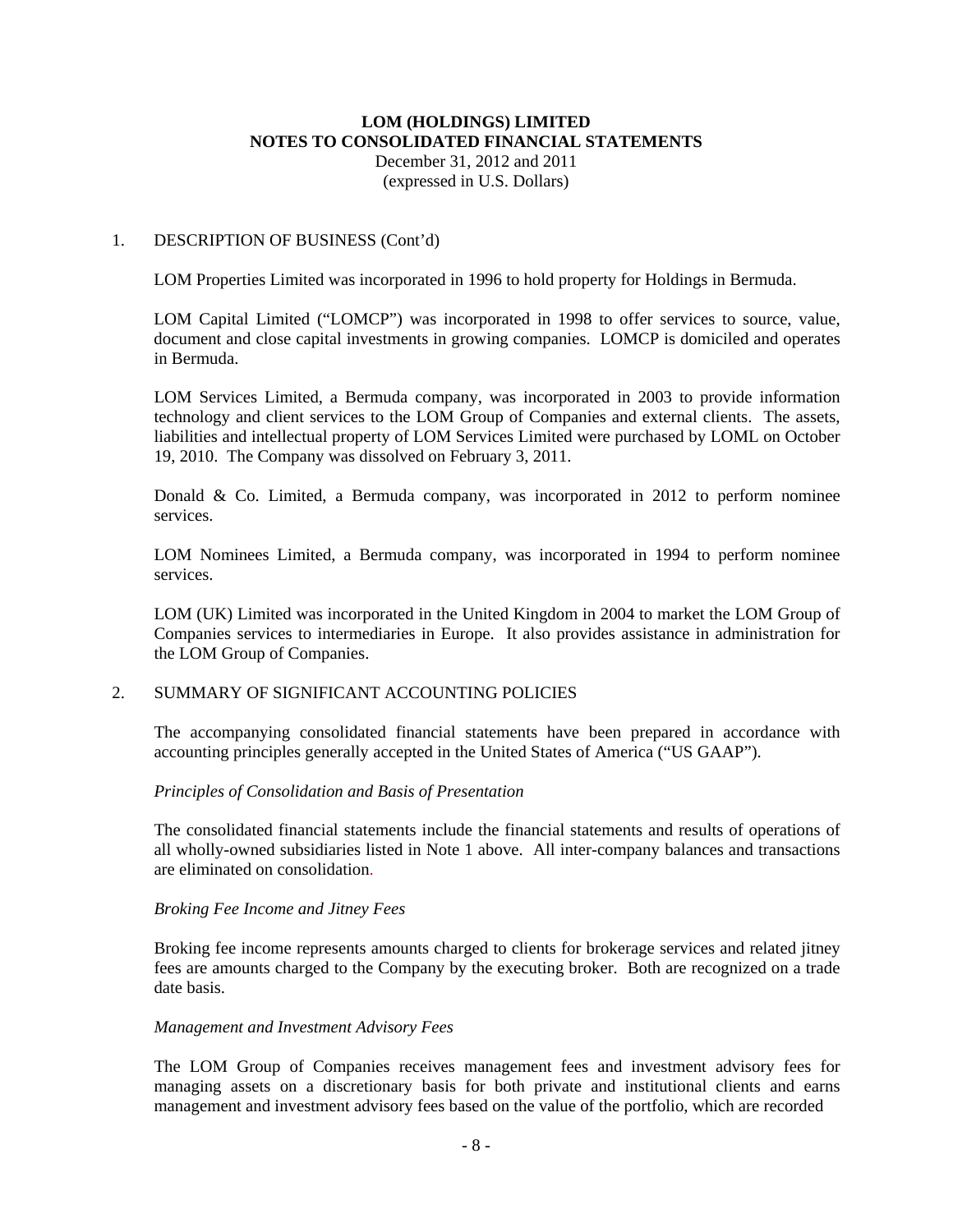# **LOM (HOLDINGS) LIMITED NOTES TO CONSOLIDATED FINANCIAL STATEMENTS**  December 31, 2012 and 2011

(expressed in U.S. Dollars)

## 2. SUMMARY OF SIGNIFICANT ACCOUNTING POLICIES (Cont'd)

### *Management and Investment Advisory Fees (cont'd)*

on an accrual basis and recognized on a monthly basis. The LOM Group of Companies also earns management fees from the following mutual funds listed on the Bermuda Stock Exchange (collectively referred to as the LOM Sponsored Funds), which are recorded on an accrual basis and recognized on a monthly basis, based on the net asset values:

- LOM Funds SAC Limited
	- a. LOM Money Market Fund (USD, CAD, GBP)
	- b. LOM Fixed Income Fund (USD, EUR)
	- c. LOM Equity Growth Fund
	- d. LOM Balanced Fund
	- e. LOM Stable Income Fund
- LOM Commodities Fund Limited

### *Foreign Exchange Income, net*

Foreign exchange income represents income earned from foreign currency transactions facilitated for customers and are based on the current foreign exchange rates, and is net of foreign exchange fees charged by external brokers. Foreign exchange income is recorded on a trade date basis.

### *Corporate Finance Income*

Corporate finance income consists of fees earned for the underwriting of securities, generally for privately held companies, and is received in the form of cash, securities or warrants from its underlying investments. When corporate finance income is received in the form of securities, the Company records income based on the fair value of the securities received as of the date of the transaction. Fair value is the last reported sales price on the main market in which the investments trade on the date of valuation. Where there are no sales on that day, the mid-market prices are used. Where income is received in the form of warrants, the Board of Directors determines a price based on the fair value of the warrant. Corporate finance income for 2012 amounted to \$103,348 (2011 \$36,221).

### *Administration and Custody Fees*

Administration fees, charged for the administrative and custodial services provided to the LOM Sponsored Funds, are recorded on an accrual basis over the period during which the service is provided.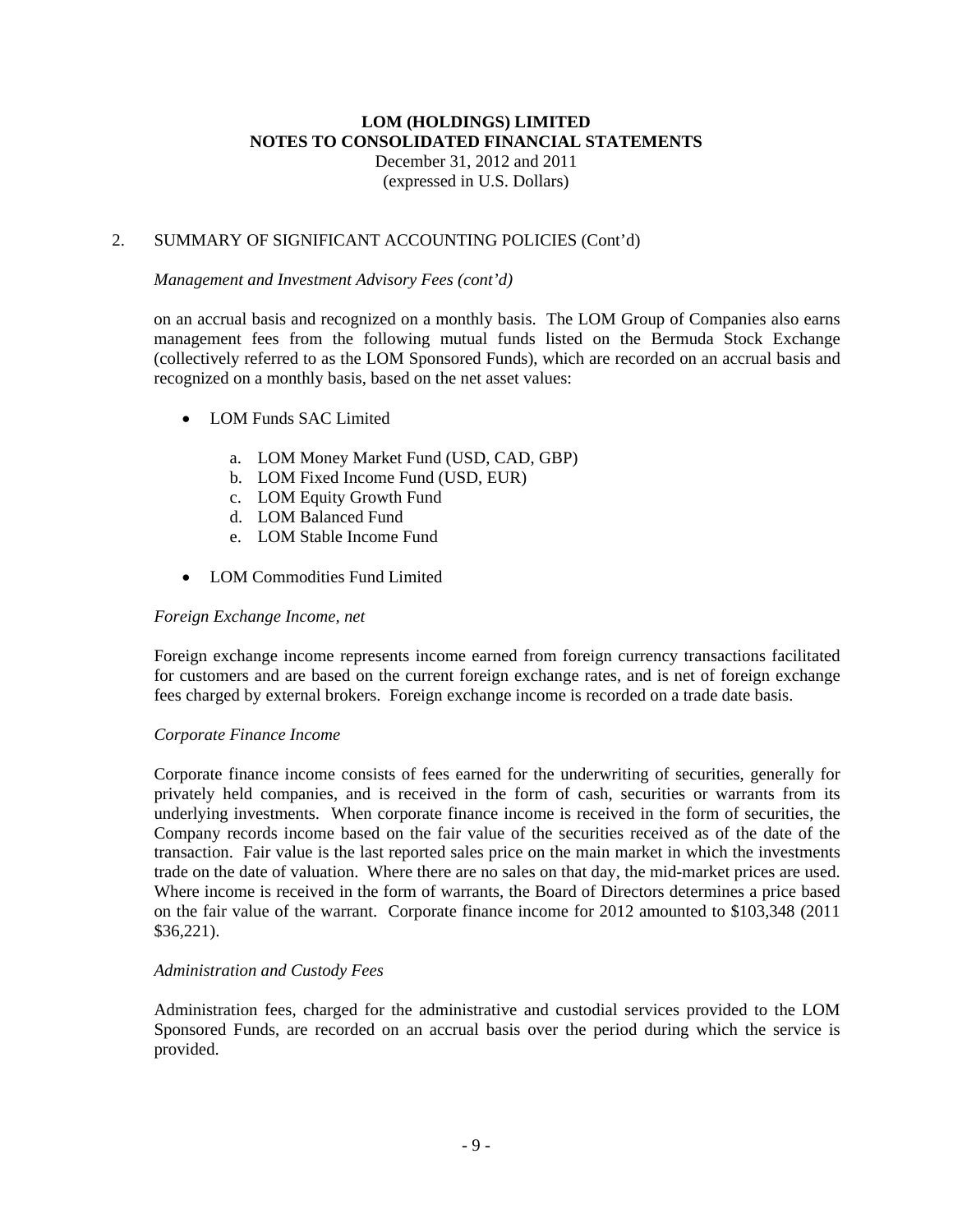### 2. SUMMARY OF SIGNIFICANT ACCOUNTING POLICIES (Cont'd)

#### *Net Interest Income*

Net interest income is a combination of interest earned on or paid to clients based on their daily cash balances and interest received or paid on the Company's cash balances from and to brokers, custodians and related parties (see Note 10). Interest income for 2012 amounted to \$849,095 (2011 - \$932,353). Interest expense for 2012 amounted to \$301,675 (2011 - \$174,901).

### *Other Income*

Other income earned includes fees for settlement of client investment transactions and dividends received related to the Company's investments. Fees earned for settlement of client investment transactions and dividends received related to the Company's investments are recorded on a transaction date basis.

### *Rental Income*

Rental income consists of rent earned from the lease of office space in the Company owned office building and includes rent from related parties and is recorded on an accrual basis. (See Note 10)

### *Cash and Cash Equivalents*

The Company has defined cash equivalents as highly liquid investments, with original maturities of 90 days or less that are not held for sale in the ordinary course of business. Cash and cash equivalents can include time deposits, money market funds and U.S. Treasury bills with original maturities of 90 days or less.

### *Property and Equipment*

Property and equipment is stated at cost, net of accumulated depreciation. The costs of normal maintenance and repairs are charged to expense in the year incurred. Expenditures which significantly improve or extend the life of an asset are capitalized and depreciated over the asset's remaining useful life.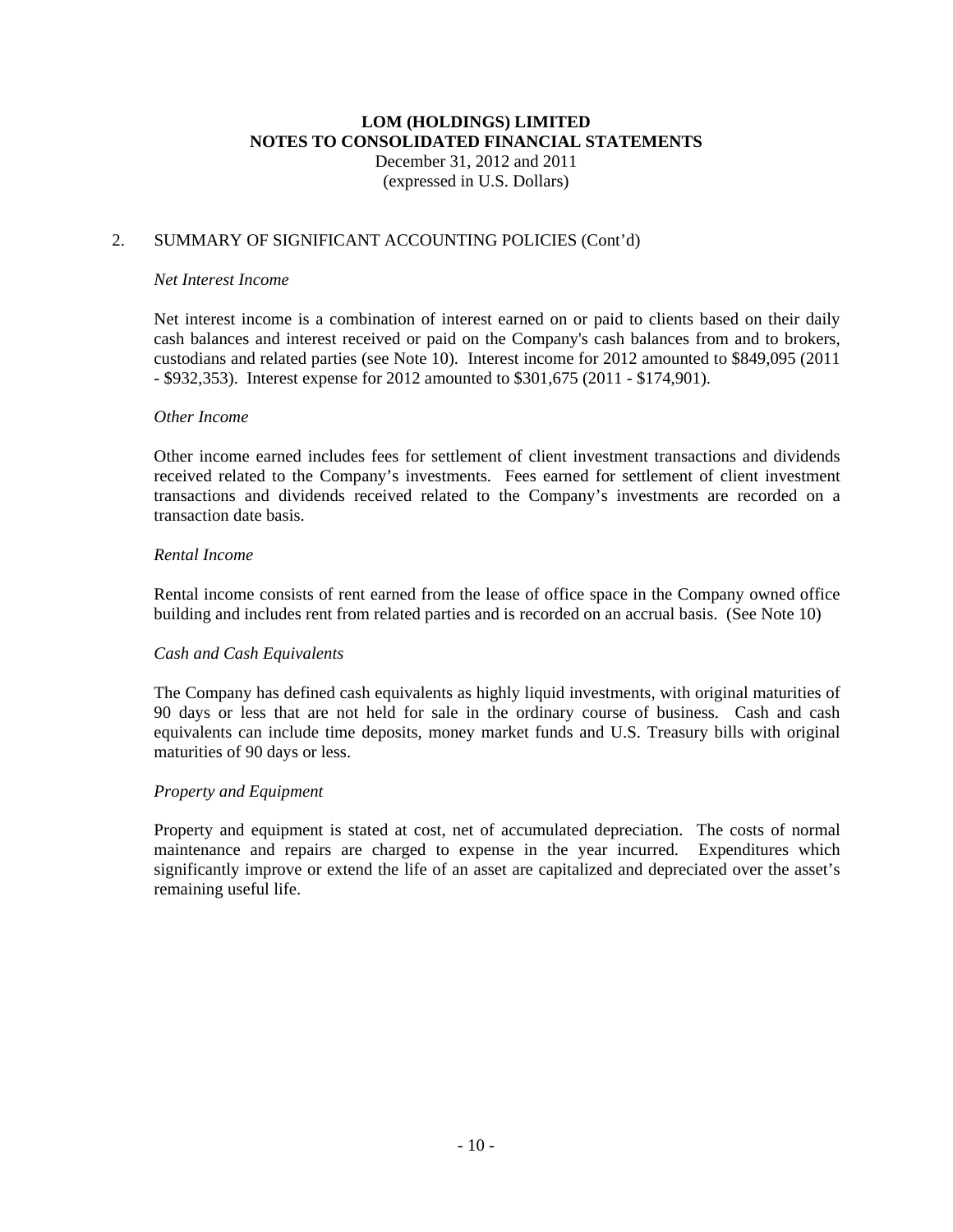### 2. SUMMARY OF SIGNIFICANT ACCOUNTING POLICIES (Cont'd)

#### *Property and Equipment (cont'd)*

Depreciation is recorded on a straight-line basis over the estimated useful lives of the related assets. Leasehold improvements are amortized over the lesser of the life of the asset or the remaining lease term. Upon sale or disposition of an asset, the related cost and accumulated depreciation are removed and the resultant gain or loss, if any, is reflected in earnings. The useful lives of the Company's assets are as follows:

| <b>Building</b>                | 40 years      |
|--------------------------------|---------------|
| Computer hardware and software | 3 years       |
| Furniture and fittings         | 4 years       |
| Leasehold improvements         | $4 - 6$ years |
| Machinery and equipment        | 4 years       |

### *Unclaimed Cash and Securities*

Client funds received and unclaimed after a three-year period are included as income under the category of other income. Securities received and unclaimed after a five-year period are sold and included as income under the category of other income. During 2012, the amount of unclaimed cash and proceeds from the sale of unclaimed securities was \$151,535 (2011 - \$ Nil).

### *Foreign Currency Transactions and Balances*

The Company has adopted U.S. Dollars as its functional currency for Holdings and all subsidiaries (including LOM (UK) Limited) because the majority of the Company's transactions and assets under management are denominated in U.S. Dollars. Bermuda Dollars and Bahamian Dollars trade at par with the U.S. Dollar. Therefore, no foreign currency translation gains or losses are recorded in the accompanying consolidated financial statements. Foreign currency transaction gains or losses are recorded at the prevailing foreign exchange rates on the date of the transaction and are reflected in earnings for the year in the accompanying consolidated statement of operations.

#### *Securities Owned*

Securities owned are investments such as bonds and equities that are both marketable and nonmarketable. These investments consist of trading investments, securities received as income from corporate finance transactions, privately held securities, and other strategic investments. Realized and unrealized gains or losses on trading securities and strategic investments are reflected in earnings as net trading gains and losses in the consolidated statements of operations. Realized gains or losses are based on the average cost method of securities purchased and sold. Security transactions are recorded on a trade date basis. Marketable securities are valued at the last reported sales price on the principal market in which the investments trade on the date of valuation. Where there are no sales on that day, the mid-market prices are used. For securities with no readily available market price or where the security is restricted, the securities are recorded at the estimated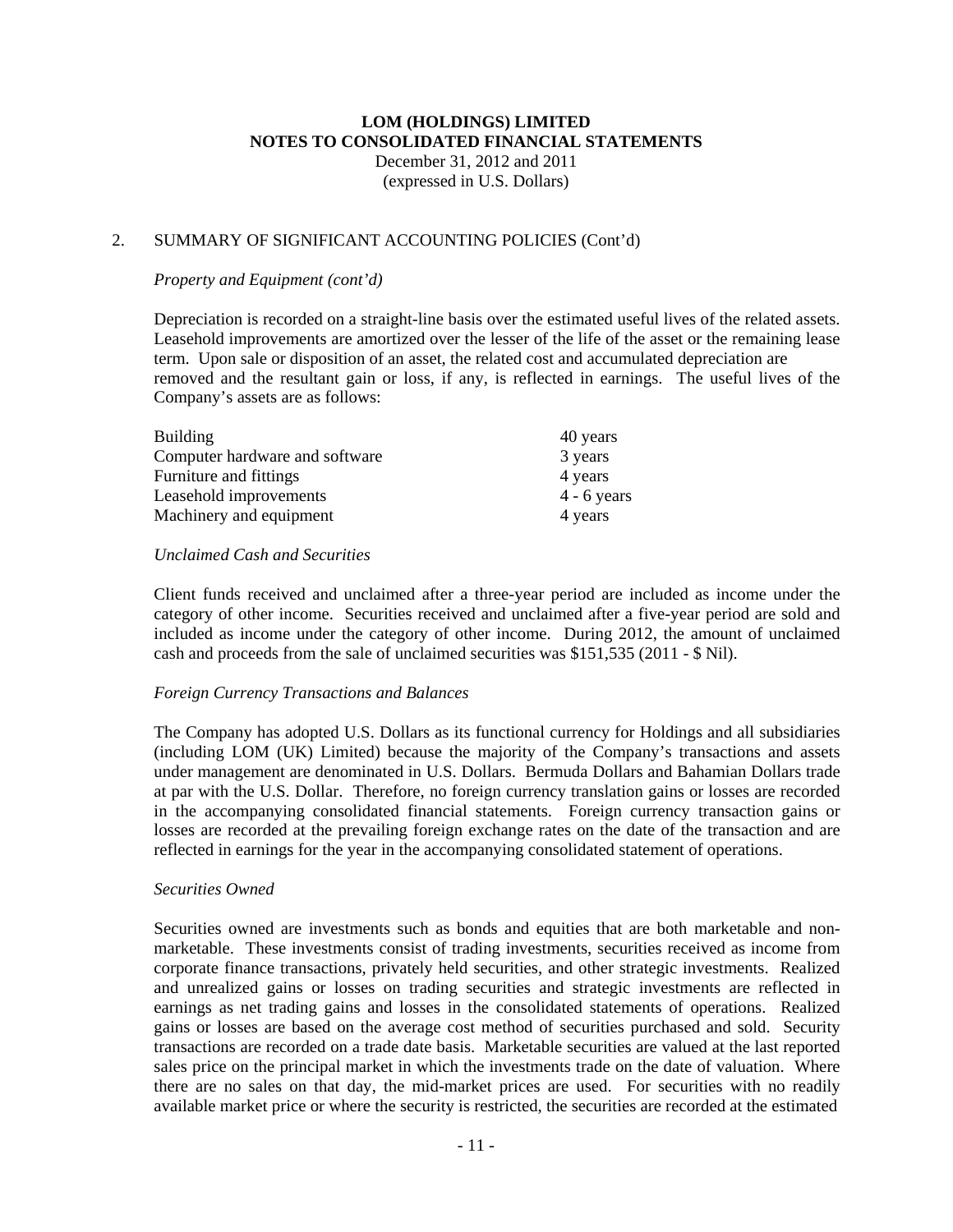### 2. SUMMARY OF SIGNIFICANT ACCOUNTING POLICIES (Cont'd)

#### *Securities Owned (cont'd)*

fair value in accordance with U.S. GAAP. The use of different assumptions or valuation techniques could produce materially different estimates of fair value. Non-marketable equity securities consist of privately held securities of \$2,562,034 (2011 - \$2,009,138). These securities have been valued with reference to observable market prices or valuation models that make use of certain quantitative and qualitative inputs for similar securities traded in active markets, in accordance with U.S. GAAP (see Note 3, Fair Value Measurements).

### *Investments Recorded Under the Equity Method*

For investments in entities that do not constitute a Variable Interest Entity ("VIE"), or for investments in securities owned and held as trading investments which are held at fair value, the Company considers other U.S. GAAP guidance, as required, in determining (i) consolidation of the entity if the Company's ownership interests comprise a majority of its outstanding voting shares or otherwise control the entity, or (ii) application of the equity method of accounting if the Company does not have direct or indirect control of the entity, with the initial investment carried at cost and subsequently adjusted for the Company's share of net income or loss and cash contributions and distributions to and from these entities.

If events or circumstances indicate that the fair value of an investment accounted for using the equity method has declined below its carrying value and the Company considers the decline to be "other than temporary," the investment is written down to fair value and an impairment loss is recognized. The evaluation of impairment for an investment would be based on a number of factors, including financial condition and operating results for the investment, inability to remain in compliance with provisions of any related debt agreements, and recognition of impairments by other investors. Impairment recognition would negatively impact the recorded value of the Company's investment and reduce net income.

#### *Stock-Based Compensation Plans*

The Company accounts for stock-based compensation under the provisions of Financial Accounting Standards Board ("FASB") Accounting Standards Codification ("ASC") Topic 718, "Compensation – Stock Compensation," which requires the recognition of the fair value of stockbased compensation. Under the fair value recognition provisions for ASC Topic 718, stock-based compensation is estimated at the grant date based on the fair value of the awards expected to vest and recognized as expense rateably over the requisite service period of the award. The Company uses the Black-Scholes valuation model to estimate fair value of stock-based awards, which requires various assumptions including estimating stock price volatility, forfeiture rates and expected life.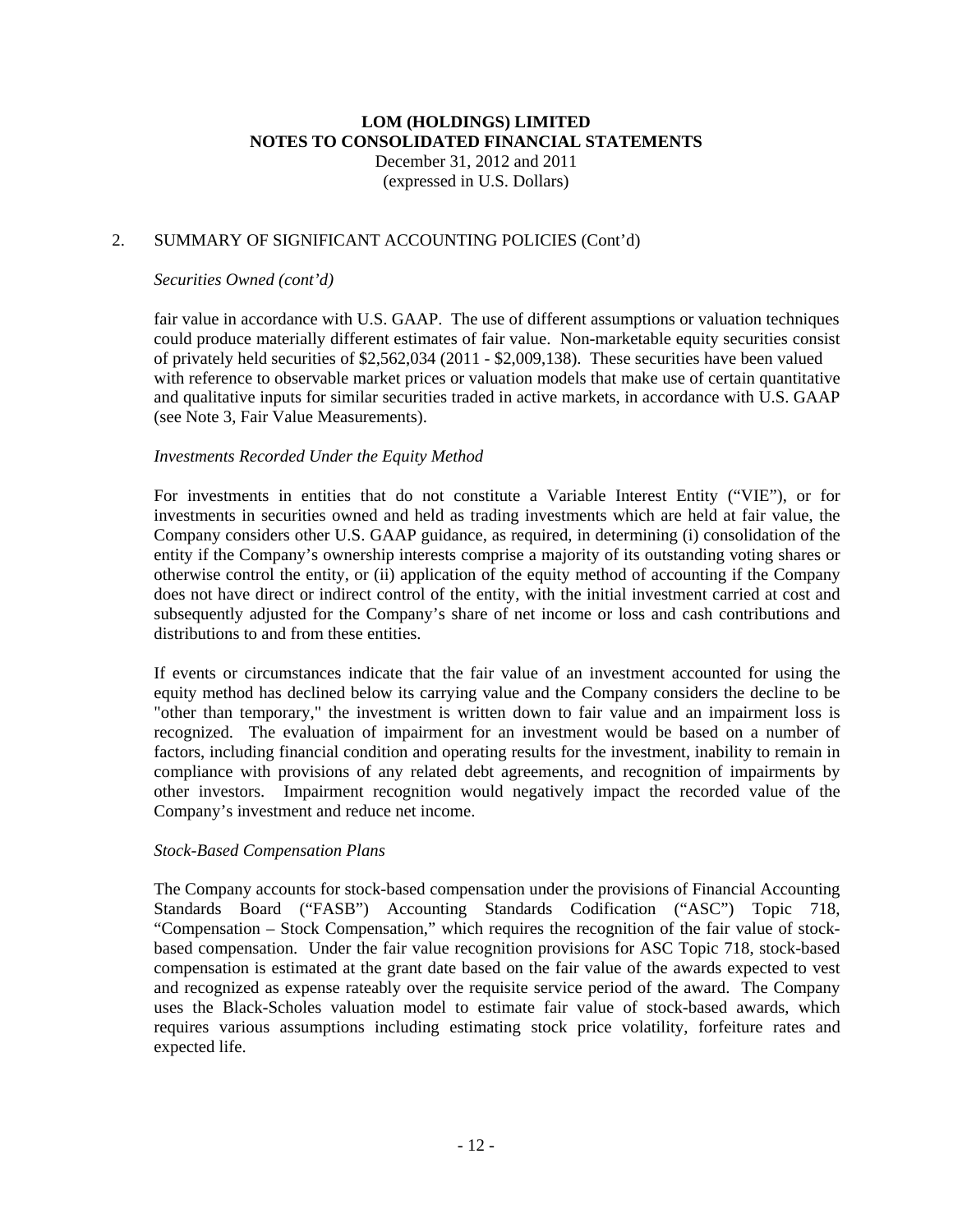### 2. SUMMARY OF SIGNIFICANT ACCOUNTING POLICIES (Cont'd)

#### *Fair Value of Financial Instruments*

The Company's financial instruments consist primarily of cash and cash equivalents, accounts receivable, securities owned, securities sold short, accounts payable and accrued liabilities. The book value of cash and cash equivalents, accounts receivable, and accounts payable is considered to be representative of their fair value because of their short term maturities.

#### *Fair Value Measurements*

ASC 820 "Fair Value Measurements" defines fair value, establishes a framework for measuring fair value in accordance with generally accepted accounting principles, and expands disclosures about fair value measurements. Fair value is the price that would be received to sell an asset or paid to transfer a liability in an orderly transaction between market participants at the measurement date. ASC 820 applies to all assets and liabilities that are measured and reported on a fair value basis (see Note 3, Fair Value Measurements).

### *Concentration of Credit Risk*

Financial instruments that potentially subject the Company to a concentration of credit risk principally consist of cash and cash equivalents, employee loans and securities owned. The Company has its cash and cash equivalents and securities placed with major international and local financial institutions. As part of its cash management process, the Company performs continuous evaluation of the relative credit standing of these institutions.

#### *Use of Estimates*

The preparation of consolidated financial statements in conformity with US GAAP requires management to make estimates and assumptions that affect the reported amounts of assets and liabilities and disclosure of contingent assets and liabilities at the date of the consolidated financial statements and the reported amounts of revenues and expenses during the reporting period. Management bases its estimates on historical experience and on various assumptions that are believed to be reasonable under the circumstances, the results of which form the basis for making judgments about the carrying values of assets and liabilities that are not readily apparent from the other sources. The most significant estimates include estimates recorded for the fair market value of privately held securities. On a continual basis, management reviews its estimates utilizing currently available information, changes in facts and circumstances, historical experience and reasonable assumptions. After such reviews, and if deemed appropriate, those estimates are adjusted accordingly. Actual results could differ from those estimates.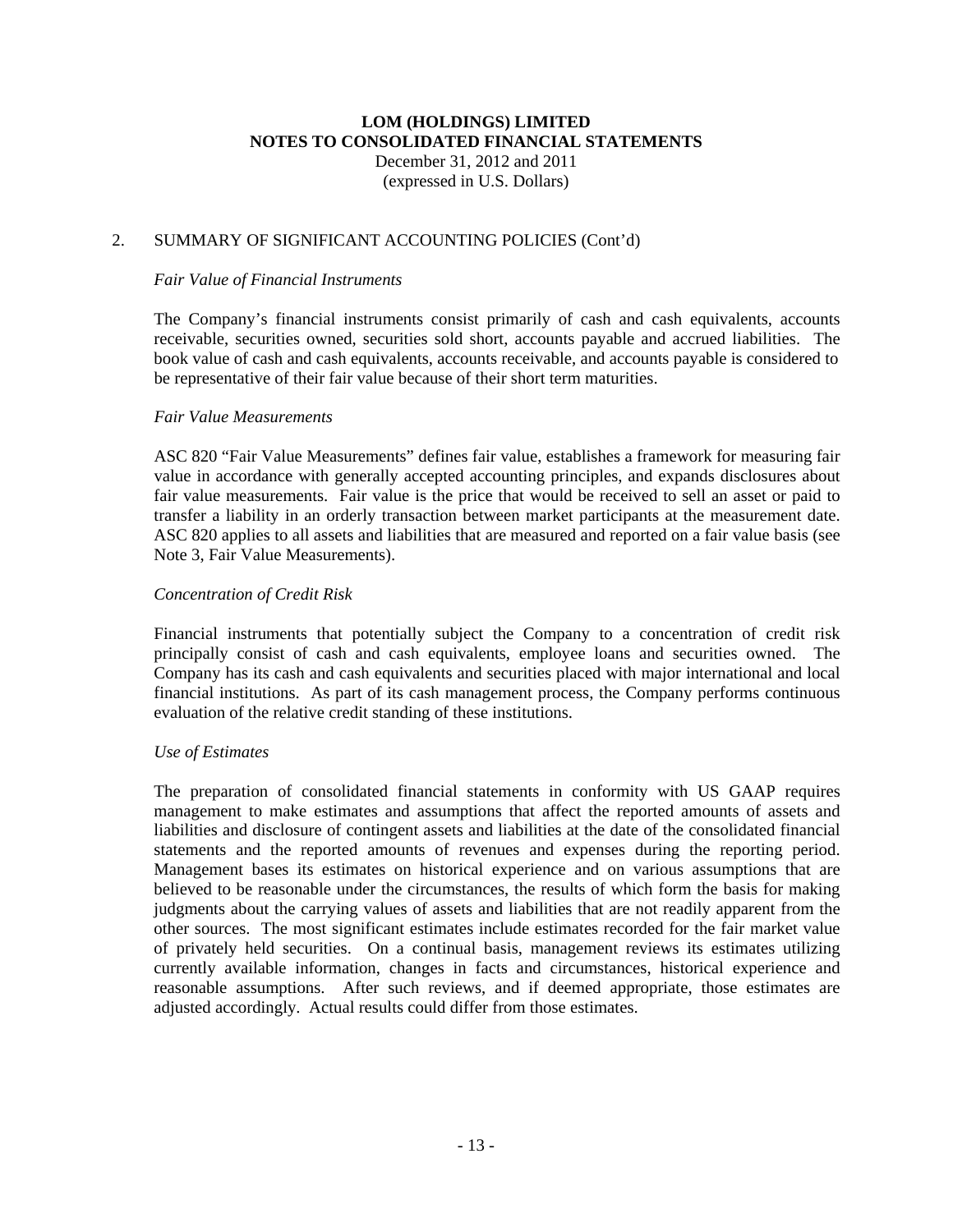### 2. SUMMARY OF SIGNIFICANT ACCOUNTING POLICIES (Cont'd)

#### *Net Loss Per Common Share*

The Company calculates basic net loss per common share and diluted net loss per common share assuming dilution. Basic net loss per common share is calculated by dividing net loss attributable to common shareholders by the weighted average number of common shares outstanding during the period. Diluted net loss per common share is calculated by dividing the net income attributable to common shareholders by the weighted average number of common shares outstanding during the period, plus potential dilutive common shares. Options issued by the Company are considered potential dilutive common shares and are included in the calculation using the treasury stock method, unless their inclusion would be considered anti-dilutive. In 2011, all the 1,275,000 outstanding stock options that would have been considered anti-dilutive were excluded in the calculation of diluted net loss per common share. These stock options all expired on June 14, 2012.

#### *Securities Sold Short*

The Company may sell a security it does not own in anticipation of a decline in fair value of the security, or as a hedge against similar securities owned. When the Company sells a security short, it must borrow the security sold short and deliver it to the broker-dealer through which it made the short sale. Obligations related to securities sold short are recorded as a liability at fair value. Realized and unrealized gains and losses are recorded in net trading losses/gains in the consolidated statement of operations. A gain, limited to the price at which the Company sold the security short, or a loss, unlimited in size, is recognized on a monthly basis.

#### *Certain assets held by MF Global UK Limited*

Certain GCCL clients held several accounts with MF Global UK Limited, which went into liquidation on 31 October 2011. The appointed receivers have confirmed the cash and securities that make up the claim of GCCL's clients (valued at approximately US\$5 million) and made an initial interim payment to GCCL of \$548,000 during 2012. A second interim payment of approximately \$945,000 is expected in the fourth quarter of 2013, as well as the return of equities currently valued at approximately US\$2.7 million. As a result of this liquidation, these equities held for clients of GCCL, cannot currently be accessed until the liquidator is in a position to release them. To ensure there is no adverse impact on these clients, GCCL has purchased several equity positions from clients wishing to sell their holdings and these are included in Securities Owned with a market value of \$1.4 million. These purchases were subsequently sold short as a hedge to ensure that GCCL has no market exposure to fluctuations in price and are included in Securities sold short with a market value of \$1.4 million.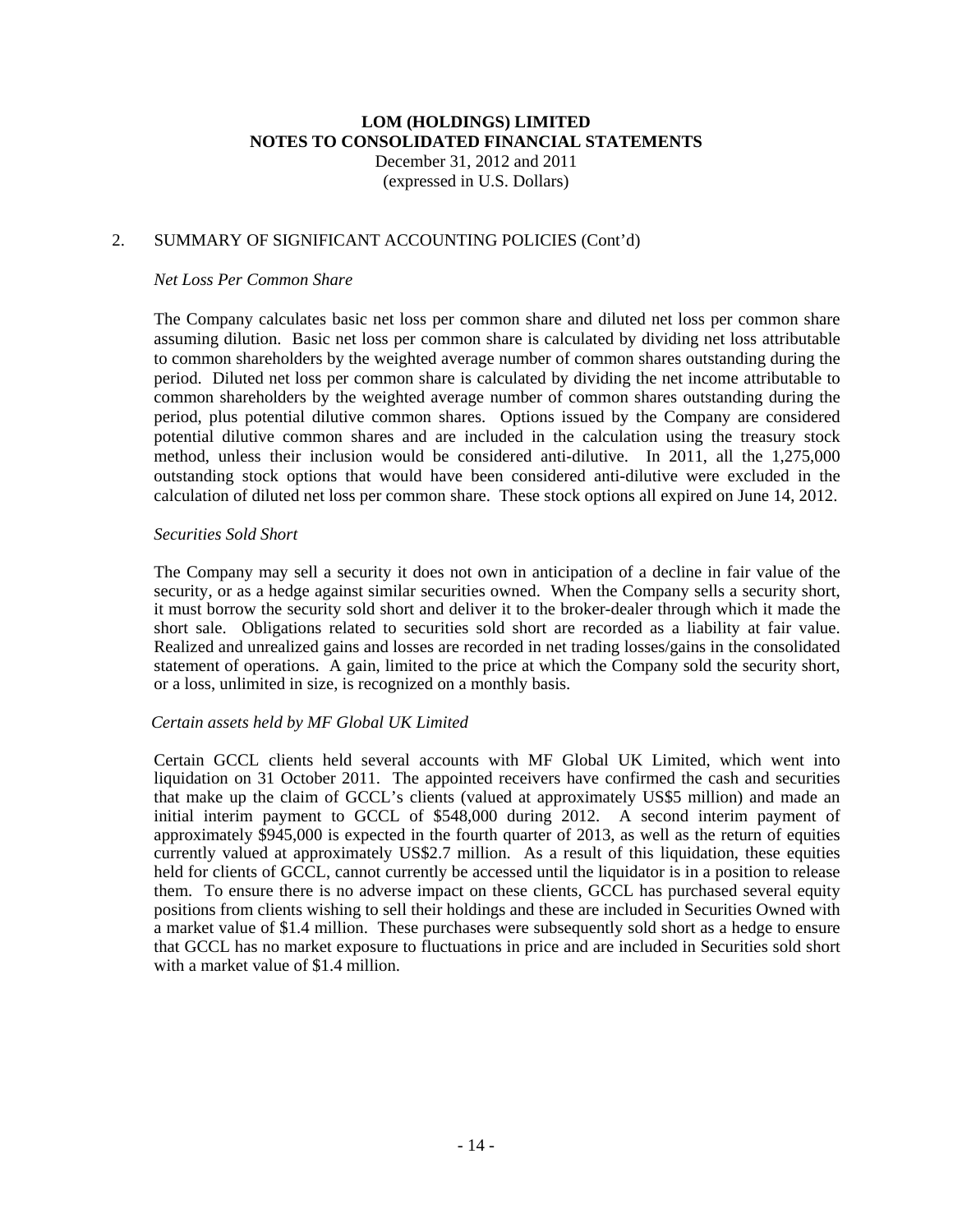### **LOM (HOLDINGS) LIMITED NOTES TO CONSOLIDATED FINANCIAL STATEMENTS**  December 31, 2012 and 2011

(expressed in U.S. Dollars)

### 2. SUMMARY OF SIGNIFICANT ACCOUNTING POLICIES (Cont'd)

### *Adoption of New Accounting Standards*

### *Fair Value Measurement and Disclosures*

In May 2011, FASB issued amendments to disclosure requirements for common fair value measurement. These amendments, effective for the interim and annual periods beginning on or after December 15, 2011 (early adoption was prohibited), resulted in a common definition of fair value and common requirements for measurement and disclosure under U.S. GAAP and International Financial Reporting Standards ("IFRS"). Consequently, the amendments have changed some fair value measurement principles and disclosure requirements. The implementation of this amended accounting guidance has not had a material impact on the Company's consolidated financial statements.

### *Accounting Standards Not Yet Adopted*

In December 2011, the FASB issued Accounting Standards Update No. 2011-11, "Disclosures about Offsetting Assets and Liabilities" ("ASU 2011-11"). The objective of ASU 2011-11 is to enhance disclosures by requiring improved information about financial instruments and derivative instruments in relation to netting arrangements. ASU 2011-11 is effective for interim and annual periods beginning on or after January 1, 2013. The Company is currently evaluating the impact of this guidance; however, since this update affects disclosures only, it is not expected to have a material impact on the Company's consolidated financial statements.

The Company has determined that all other recently issued accounting pronouncements do not apply to its operations.

### 3. SECURITIES OWNED AND FAIR VALUE MEASUREMENTS

#### *Fair Value Measurements*

ASC 820 clarifies the definition of fair value, establishes a framework for measurement of fair value and expands disclosure about fair value measurements. Fair value is the price that would be received to sell an asset or paid to transfer a liability in an orderly transaction between market participants at the measurement date. ASC 820 applies to all financial instruments that are measured and reported on a fair value basis.

Where available, fair value is based on observable market prices or is derived from such prices. In instances where valuation models are applied, inputs are correlated to a market value, combinations of market values or the Company's proprietary data. The Company primarily uses the market approach.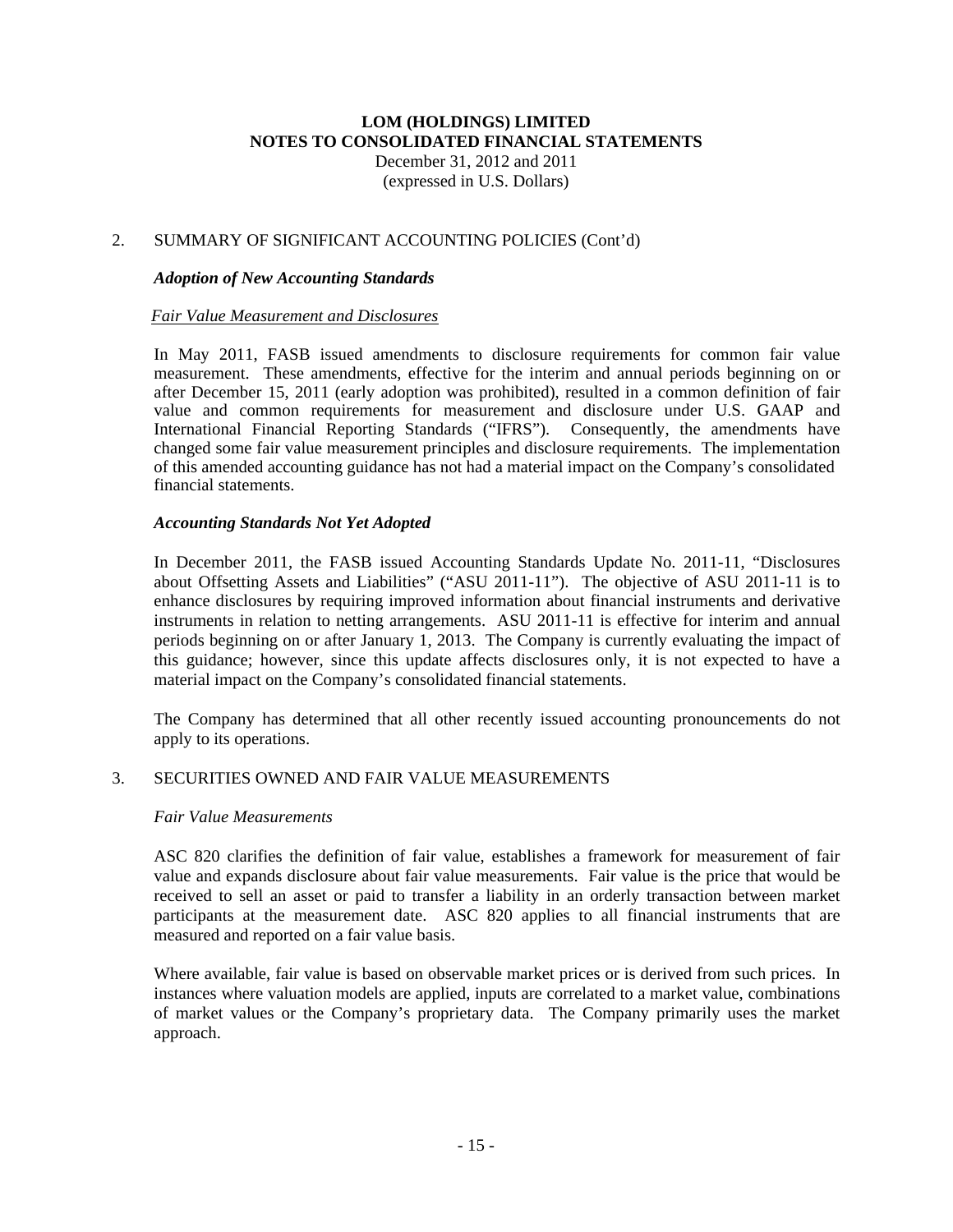### 3. SECURITIES OWNED AND FAIR VALUE MEASUREMENTS (Cont'd)

*Fair Value Measurements (Cont'd)* 

#### *Market Approach*

The market approach uses prices and other pertinent information generated from market transactions involving identical or comparable assets or liabilities. Valuation techniques consistent with the market approach often use market multiples derived from a set of comparables or may include matrix pricing.

#### *Income Approach*

The income approach uses valuation techniques to convert future values e.g. cash flows, or earnings to a single discounted present amount. The measurement is based on the value indicated by current market expectations about those future amounts. Those valuation techniques include present value computations, option pricing models and a binomial model. In following these approaches, the types of factors the Company may take into account in estimating fair value include: available current market data, including relevant and applicable market quotes, yields and multiples, quotations received from counterparties, brokers or dealers when considered reliable, subsequent rounds of financing, recapitalizations and other recent transactions in the same or similar instruments, restrictions on disposition, the entity's current or projected earnings and discounted cash flows, the market in which the entity does business, comparisons of financial ratios of peer companies that are public, merger and acquisitions comparables and the principal market and enterprise values, among other factors. Based on these approaches, the Company will use certain assumptions that market participants would use in pricing the asset or liability, including assumptions about risk and/or the risks inherent in the inputs to the valuation technique. These inputs can be readily observable, market corroborated, or generally unobservable firm inputs. The Company aims to use valuation techniques that maximize the use of observable inputs and minimize the use of unobservable inputs. The Company uses valuation techniques it believes are most appropriate to estimate the fair value of its portfolio investments; however, considerable judgment is required in interpreting market data to develop the estimates of fair value. There are inherent limitations in any estimation technique.

For investments in publicly held securities that trade on exchanges, the Company generally uses the market approach, except when circumstances, in the estimation of the Company, warrant consideration of other data such as current market prices for similar securities in cases where current market data is not available or unreliable. Many of the stocks and warrants held are in small cap companies and are highly volatile with thinly traded daily volumes. Sudden sharp declines in the market value of such securities can result in very illiquid markets. Management and the directors have taken all of these factors into account, including the fact that some securities it holds are currently restricted as to sale, in arriving at their best estimate of the fair value of the securities.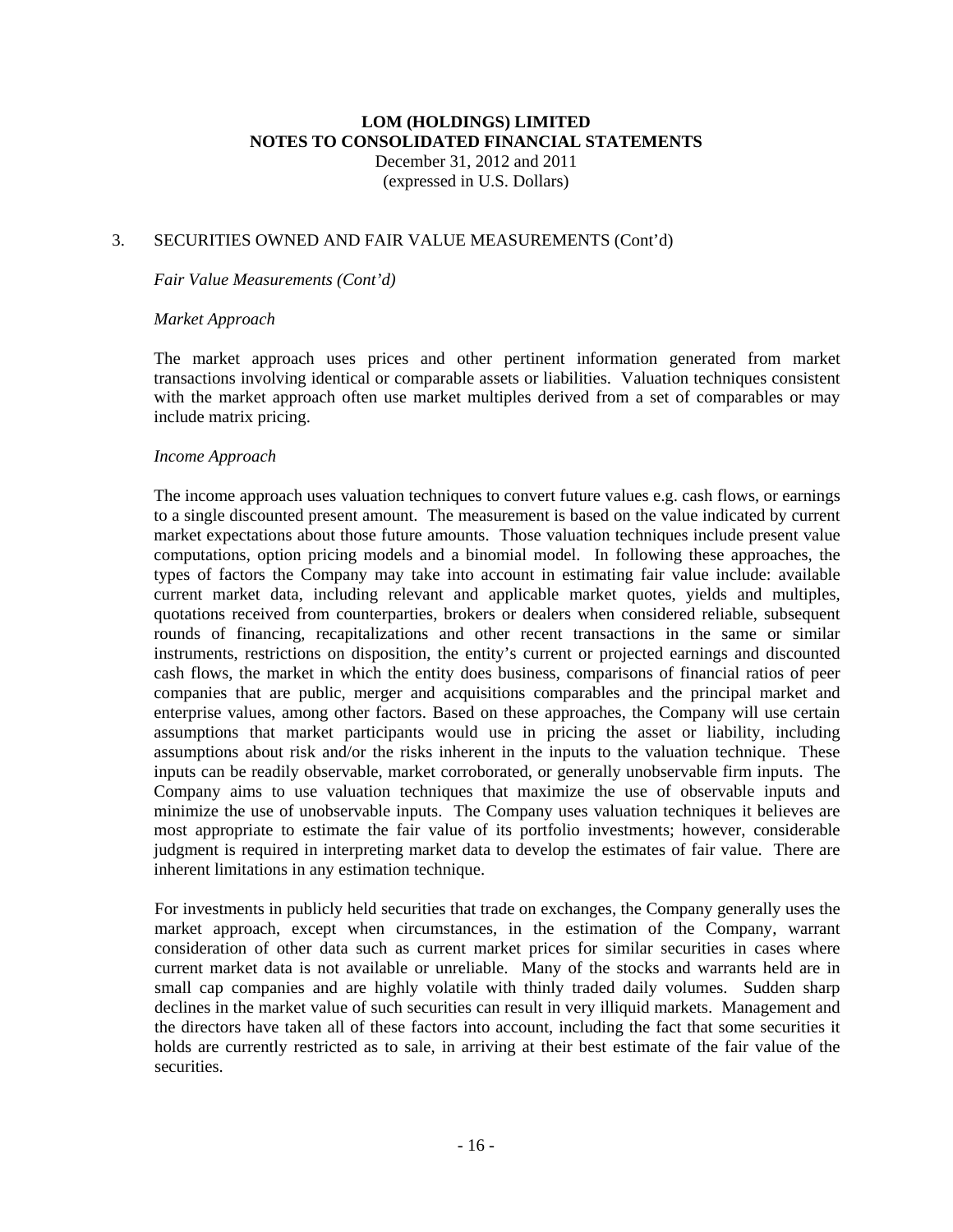### 3. SECURITIES OWNED AND FAIR VALUE MEASUREMENTS

#### *Fair Value Measurements (cont'd)*

The use of different assumptions and/or estimation methodologies may have a material effect on the estimated fair values. Accordingly, the estimates presented herein are not necessarily indicative of the amounts that could be realized in a current market exchange and there can be no assurance that the fair values for these investments will be fully realizable upon their ultimate disposition or reflective of future fair values. Because of the inherent uncertainty of valuation, the estimated fair values of certain privately held investments may differ significantly from values that would have been used had an observable market for the privately held investment existed, and the differences could be material.

Based on the inputs used in the valuation techniques described above, financial instruments are categorized according to the fair value hierarchy prescribed by ASC 820. The fair value hierarchy ranks the quality and reliability of the information used to determine fair values.

Financial assets carried at fair value are classified and disclosed in one of the following three categories:

- Level 1 Observable inputs that reflect quoted market prices are available in active markets for identical assets or liabilities as of the reporting date. The types of investments in Level 1 include listed equities and monetary gold.
- Level 2 Observable inputs, other than Level 1 prices, such as quoted prices in active markets for similar assets and liabilities, quoted prices for identical or similar assets and liabilities in markets that are not active, or other inputs that are observable or can be corroborated by observable market data. Investments in this category include less liquid and restricted equity securities and securities in markets for which there are few transactions (inactive markets).
- Level 3 Unobservable inputs that are supported by little or no market activity and that are significant to the fair value of the assets or liabilities. This includes certain pricing models, discounted cash flow methodologies and similar techniques that use significant unobservable inputs. Investments in this category include investments in private companies.

In certain cases, the inputs used to measure fair value may fall into different levels of the fair value hierarchy. In such cases, the assignment of the asset within the fair value hierarchy is based on the lowest level of input that is significant to the fair value measurement. The Company's assessment of the significance of a particular input to the fair value measurement in its entirety requires judgment, and considers factors specific to the asset.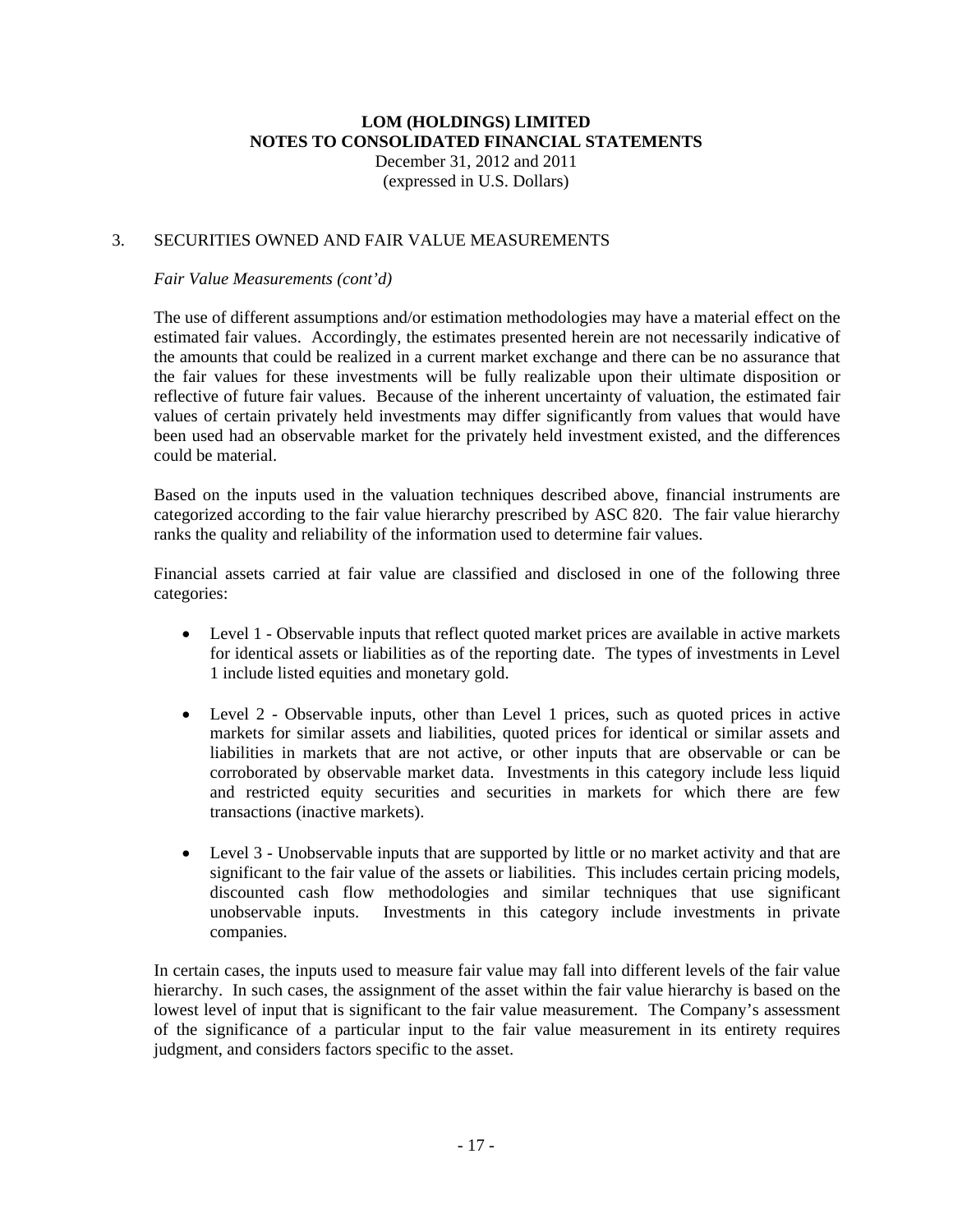### 3. SECURITIES OWNED AND FAIR VALUE MEASUREMENTS (Cont'd)

#### *Fair Value Measurements (cont'd)*

When determination is made to classify a financial instrument within Level 3, the determination is based upon the lack of significance of the observable parameters to the overall fair value measurement. However, the fair value determination for Level 3 financial instruments may include observable components. The following are the Company's major categories of assets measured at fair value on a recurring basis at December 31, 2012 and 2011, categorized by the ASC 820 fair value hierarchy:

|                                   |                      | Fair Value Measurements at December 31, 2012 Using: |                 |                 |
|-----------------------------------|----------------------|-----------------------------------------------------|-----------------|-----------------|
|                                   | <b>Quoted Prices</b> |                                                     |                 |                 |
|                                   | in Active            | Significant                                         |                 |                 |
|                                   | Markets for          | Other                                               | Significant     |                 |
|                                   | Identical            | Observable                                          | Unobservable    |                 |
|                                   | Assets               | Inputs                                              | Inputs          |                 |
| Description                       | (Level 1)            | (Level 2)                                           | (Level 3)       | <b>Total</b>    |
| Assets:                           |                      |                                                     |                 |                 |
| <b>Equity Securities:</b>         |                      |                                                     |                 |                 |
| Financial services industry<br>\$ | 1,088,532            | \$<br>360                                           | \$              | \$<br>1,088,892 |
| <b>Industrial industries</b>      |                      | 29                                                  |                 | 29              |
| Life insurance industry           |                      | 80,800                                              |                 | 80,800          |
| Investment exchange industry      |                      |                                                     | 905,753         | 905,753         |
| Restaurant industry               |                      | 111                                                 |                 | 111             |
| Media industry                    |                      |                                                     | 1,108,711       | 1,108,711       |
| Mining industry                   | 71,592               | 20                                                  | 547,570         | 619,182         |
| Telecommunication industry        |                      | 1,019                                               |                 | 1,019           |
| Oil industry                      |                      | 41,844                                              |                 | 41,844          |
| Other                             | 38                   | 15,745                                              |                 | 15,783          |
| <b>Total Equity Securities</b>    | 1,160,162            | 139,928                                             | 2,562,034       | 3,862,124       |
| <b>Mutual Funds:</b>              |                      |                                                     |                 |                 |
| Exchanged traded fund             | 362,967              |                                                     |                 | 362,967         |
| <b>Commodities:</b><br>Gold       | 349,470              |                                                     |                 | 349,470         |
| <b>Derivatives:</b>               |                      |                                                     |                 |                 |
| Commodity futures contract        | 5,412                |                                                     |                 | 5,412           |
| <b>Total Assets</b>               | \$<br>1,878,011      | \$<br>139,928                                       | \$<br>2,562,034 | \$<br>4,579,973 |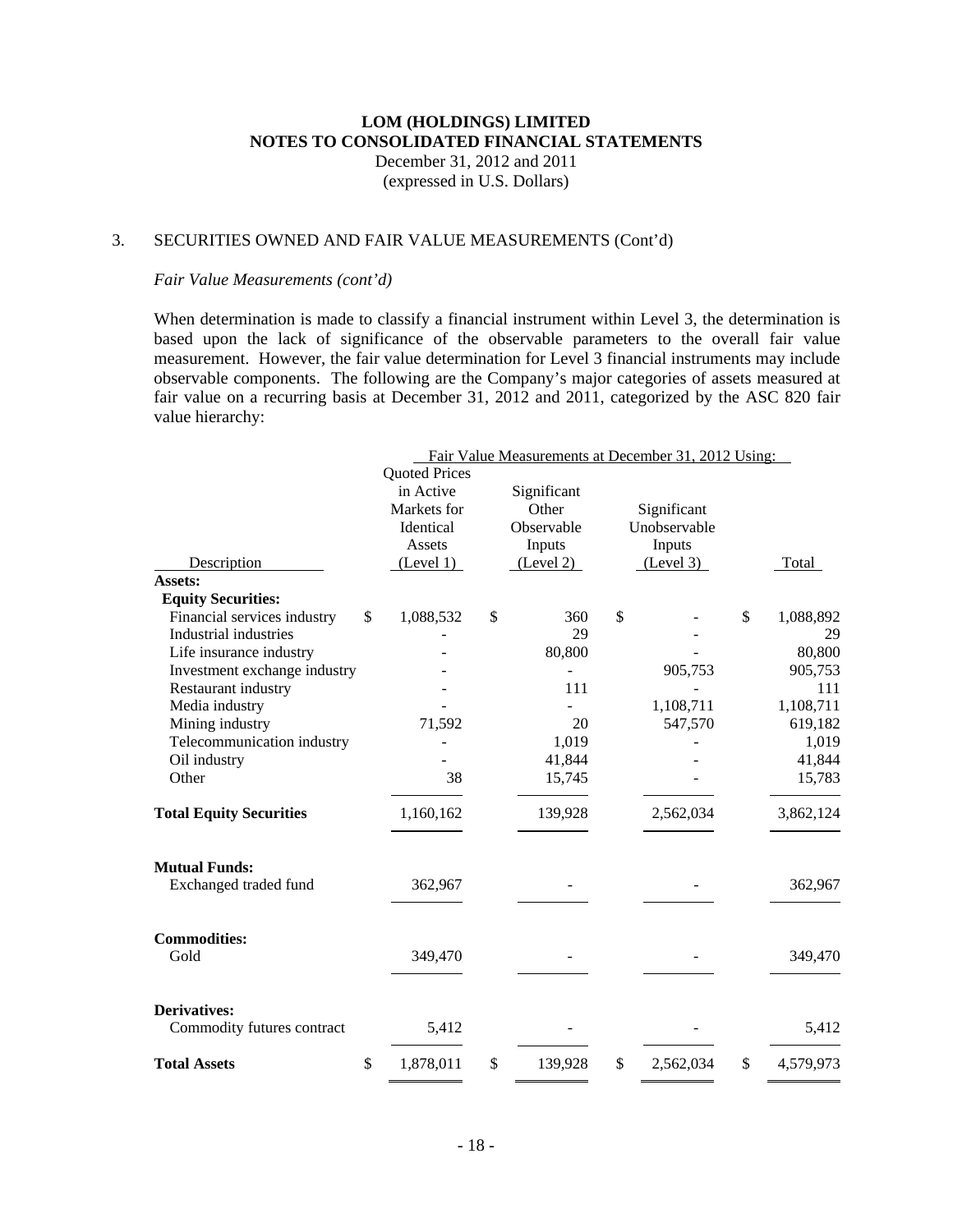# 3. SECURITIES OWNED AND FAIR VALUE MEASUREMENTS (Cont'd)

*Fair Value Measurements (cont'd)*

|                               |                      | Fair Value Measurements at December 31, 2012 Using: |              |                 |
|-------------------------------|----------------------|-----------------------------------------------------|--------------|-----------------|
|                               | <b>Ouoted Prices</b> |                                                     |              |                 |
|                               | in Active            | Significant                                         |              |                 |
|                               | Markets for          | Other                                               | Significant  |                 |
|                               | Identical            | Observable                                          | Unobservable |                 |
|                               | Assets               | Inputs                                              | Inputs       |                 |
| Description                   | (Level 1)            | (Level 2)                                           | (Level 3)    | Total           |
| <b>Liabilities:</b>           |                      |                                                     |              |                 |
| <b>Securities Sold Short:</b> |                      |                                                     |              |                 |
| Financial services industry   | \$<br>1,084,954      | \$                                                  | \$           | \$<br>1,084,954 |
| Exchange traded funds         | 338,120              | -                                                   |              | 338,120         |
| Other                         |                      | 24                                                  |              | 24              |
| <b>Total Liabilities</b>      | \$<br>1,423,074      | \$<br>24                                            | \$           | \$<br>1,423,098 |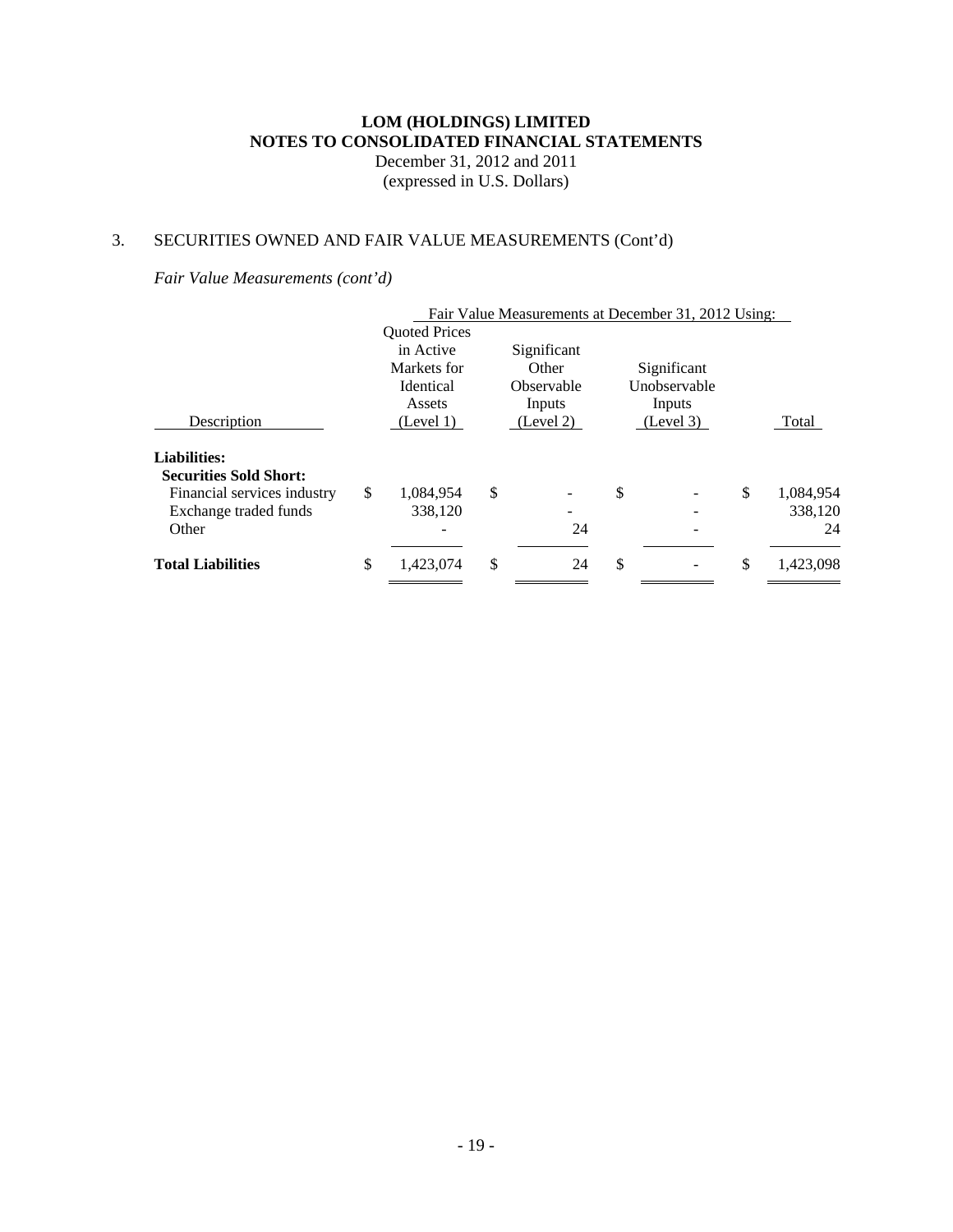# 3. SECURITIES OWNED AND FAIR VALUE MEASUREMENTS (Cont'd)

*Fair Value Measurements (Cont'd)*

|                                |                      | Fair Value Measurements at December 31, 2011 Using: |                 |                 |
|--------------------------------|----------------------|-----------------------------------------------------|-----------------|-----------------|
|                                | <b>Quoted Prices</b> |                                                     |                 |                 |
|                                | in Active            | Significant                                         |                 |                 |
|                                | Markets for          | Other                                               | Significant     |                 |
|                                | Identical            | Observable                                          | Unobservable    |                 |
|                                | Assets               | Inputs                                              | Inputs          |                 |
| Description                    | (Level 1)            | (Level 2)                                           | (Level 3)       | Total           |
| Assets:                        |                      |                                                     |                 |                 |
| <b>Equity Securities:</b>      |                      |                                                     |                 |                 |
| <b>Banking</b> industry        | \$<br>3,181          | \$                                                  | \$              | \$<br>3,181     |
| Commercial services industry   |                      | 20,565                                              |                 | 20,565          |
| Financial services industry    | 6,793                | 32,855                                              |                 | 39,648          |
| Investment exchange industry   |                      |                                                     | 1,031,553       | 1,031,553       |
| Life insurance industry        |                      | 179,493                                             |                 | 179,493         |
| Media industry                 |                      | 1,157,522                                           |                 | 1,157,522       |
| Mining industry                | 86,640               |                                                     | 977,109         | 1,063,749       |
| Real estate industry           |                      | 41,098                                              |                 | 41,098          |
| Restaurant industry            |                      | 110                                                 |                 | 110             |
| Telecommunication industry     |                      | 396                                                 | 476             | 872             |
| Other                          | 38                   | 8,659                                               |                 | 8,697           |
| <b>Total Equity Securities</b> | 96,652               | 1,440,698                                           | 2,009,138       | 3,546,488       |
| <b>Mutual Funds:</b>           |                      |                                                     |                 |                 |
| Exchanged traded fund          | 10,325               |                                                     |                 | 10,235          |
| Open-ended fund                |                      | 166,758                                             |                 | 166,758         |
| <b>Total Mutual Funds</b>      | 10,235               | 166,758                                             |                 | 176,993         |
|                                |                      |                                                     |                 |                 |
| <b>Commodities:</b>            |                      |                                                     |                 |                 |
| Gold                           | 111,023              |                                                     |                 | 111,023         |
| <b>Derivatives:</b>            |                      |                                                     |                 |                 |
| Commodity futures contract     | 1,448                |                                                     |                 | 1,448           |
| \$<br><b>Total Assets</b>      | 219,358              | \$<br>1,607,456                                     | \$<br>2,009,138 | \$<br>3,835,952 |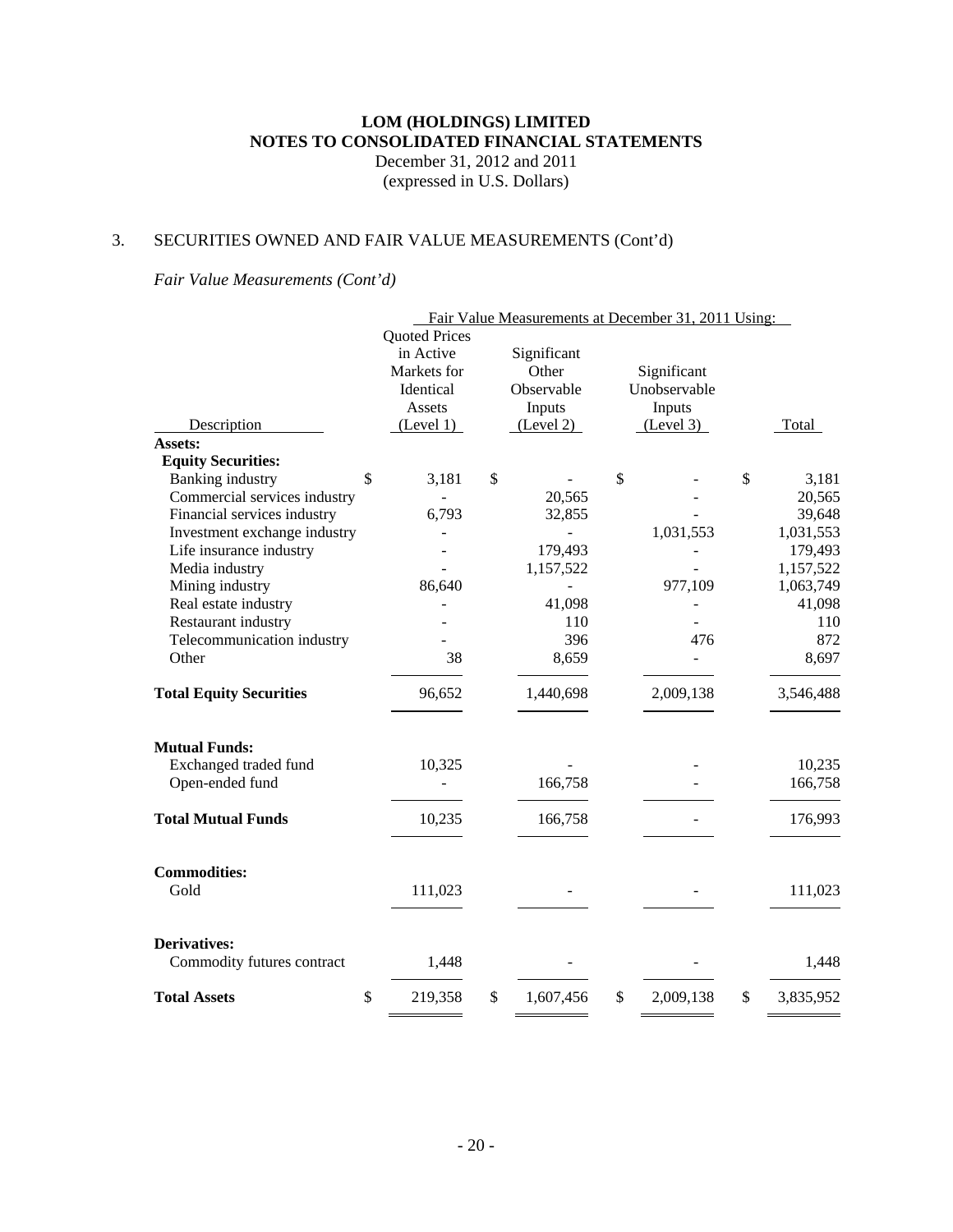### 3. SECURITIES OWNED AND FAIR VALUE MEASUREMENTS (Cont'd)

*Fair Value Measurements (Cont'd)*

|                                                      |                      | Fair Value Measurements at December 31, 2011 Using: |               |              |             |
|------------------------------------------------------|----------------------|-----------------------------------------------------|---------------|--------------|-------------|
|                                                      | <b>Quoted Prices</b> |                                                     |               |              |             |
|                                                      | in Active            | Significant                                         |               |              |             |
|                                                      | Markets for          | Other                                               |               | Significant  |             |
|                                                      | <b>Identical</b>     | Observable                                          |               | Unobservable |             |
|                                                      | Assets               | Inputs                                              |               | Inputs       |             |
| Description                                          | (Level 1)            | (Level 2)                                           |               | (Level 3)    | Total       |
| <b>Liabilities:</b><br><b>Securities Sold Short:</b> |                      |                                                     |               |              |             |
| Financial services industry                          | \$<br>6.797          | \$                                                  | \$            |              | \$<br>6.797 |
| Other securities sold short                          |                      | 20                                                  |               |              | 20          |
| <b>Total Liabilities</b>                             | \$<br>6.797          | \$<br>20                                            | <sup>\$</sup> |              | \$<br>6,817 |

There were no transfers between Levels 1 and 2 during the years ended December 31, 2012 and 2011.

The following is a reconciliation of the beginning and ending balances for the Company's assets measured at fair value on a recurring basis using significant unobservable inputs (Level 3) during the year ended December 31, 2012 and 2011:

| Description                                                                            | Privately<br>Held<br>Securities |
|----------------------------------------------------------------------------------------|---------------------------------|
| Assets:                                                                                |                                 |
| Balance, January 1, 2012                                                               | \$<br>2,009,138                 |
| <b>Purchases</b>                                                                       | 608,045                         |
| <b>Sales</b>                                                                           | (608, 045)                      |
| Total loss, net included in earnings                                                   | (555, 339)                      |
| Transfers in to Level 3                                                                | 1,108,711                       |
| Transfers out of Level 3                                                               | (476)                           |
| Balance, December 31, 2012                                                             | \$<br>2,562,034                 |
| Unrealized gains and losses relating to investments<br>still held at December 31, 2012 | \$<br>(556, 016)                |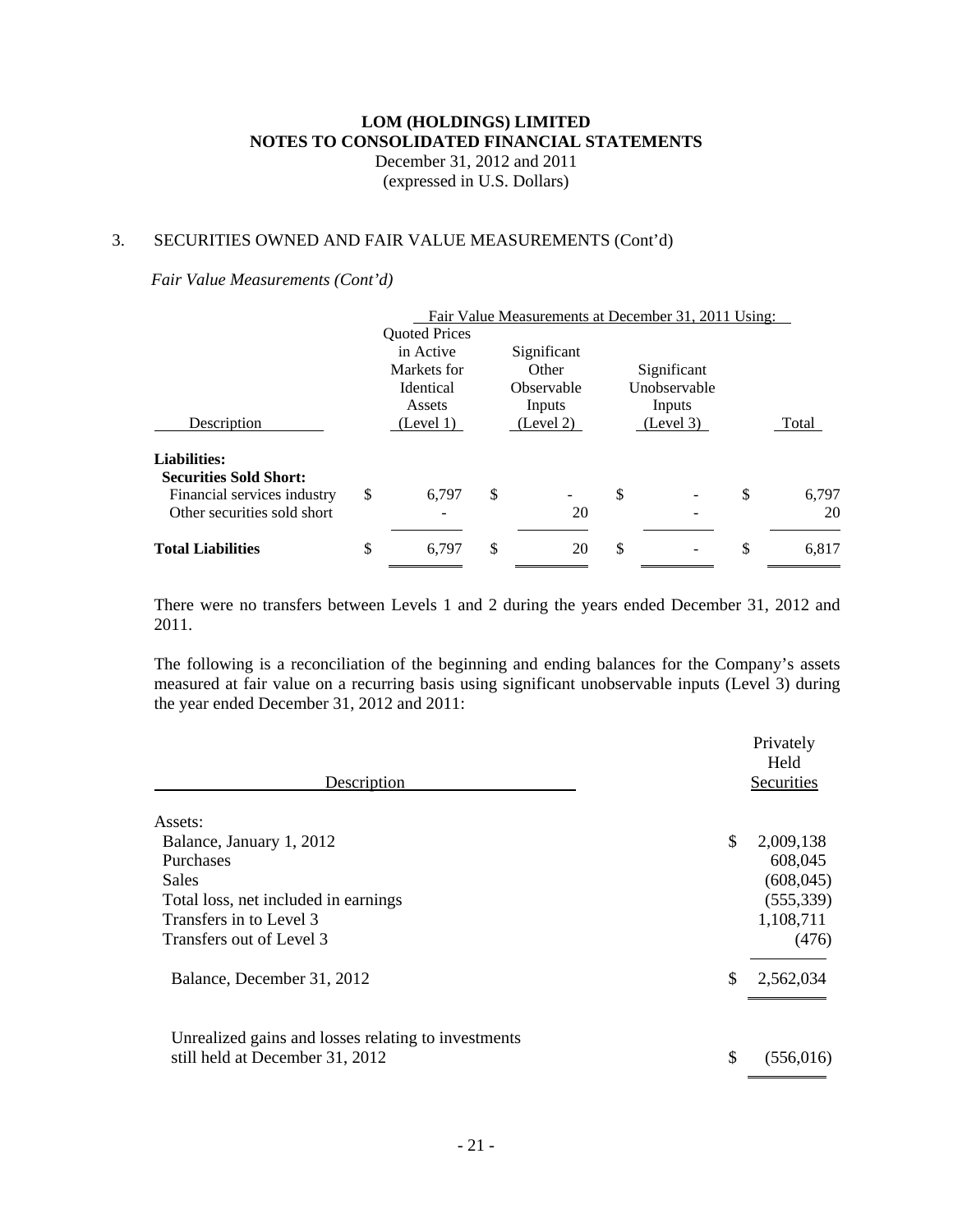### 3. SECURITIES OWNED AND FAIR VALUE MEASUREMENTS (Cont'd)

*Fair Value Measurements (Cont'd)*

| Description                                         | Privately<br>Held<br>Securities |
|-----------------------------------------------------|---------------------------------|
| Assets:                                             |                                 |
| Balance, January 1, 2011                            | \$<br>2,073,383                 |
| Purchases                                           | 397                             |
| <b>Sales</b>                                        |                                 |
| Total loss, net included in earnings                | (64, 642)                       |
| Transfers in and/or out of Level 3                  |                                 |
| Balance, December 31, 2011                          | \$<br>2,009,138                 |
|                                                     |                                 |
| Unrealized gains and losses relating to investments |                                 |
| still held at December 31, 2011                     | \$<br>(64, 642)                 |

Privately

The Company holds an investment in Bermuda Press (Holdings) Limited with this valuation arrived at by using a combination of weightings using the net asset value method and the quoted market price method. At December 31, 2012, the fair value of the Company's investment in Bermuda Press (Holdings) Limited was determined to be \$1,108,711 (2011 - \$1,031,553).

The Company has obtained independent valuations to estimate the fair value of three investments held in privately held securities. For purposes of valuing privately held securities, fair value is defined as the amount at which a minority common stock interest in a privately held enterprise could be bought or sold in a current transaction between unrelated willing parties, that is, other than in a forced or liquidation sale. The methodology used in determining fair value uses a variety of factors giving each factor a weighting. When evidence supports a change to the carrying value from the transaction price, adjustments will be made to reflect expected exit values in the investment's principal market under current market conditions.

Included in privately held securities is the Company's investment in the Bermuda Stock Exchange ("BSX") which amounts to approximately 15% of the BSX's outstanding shares at December 31, 2012 and 2011, which has a value of \$905,753 as of December 31, 2012 (2011 - \$1,031,553). The shares of BSX are not traded in an active market and management has estimated the fair value by using price to earnings ratios of comparable publically traded securities exchanges as well as other quantitative and qualitative factors. The Company also included its investment in Pembrook Mining Corp. ("Pembrook") in privately held securities. The fair value used a combination of price to earnings ratios of comparable publically traded securities and transactions in its own stock giving each method an appropriate weighting. At December 31, 2012, the fair value of the Company's investment in Pembrook was determined to be \$547,570 (2011 - \$571,193). The Company also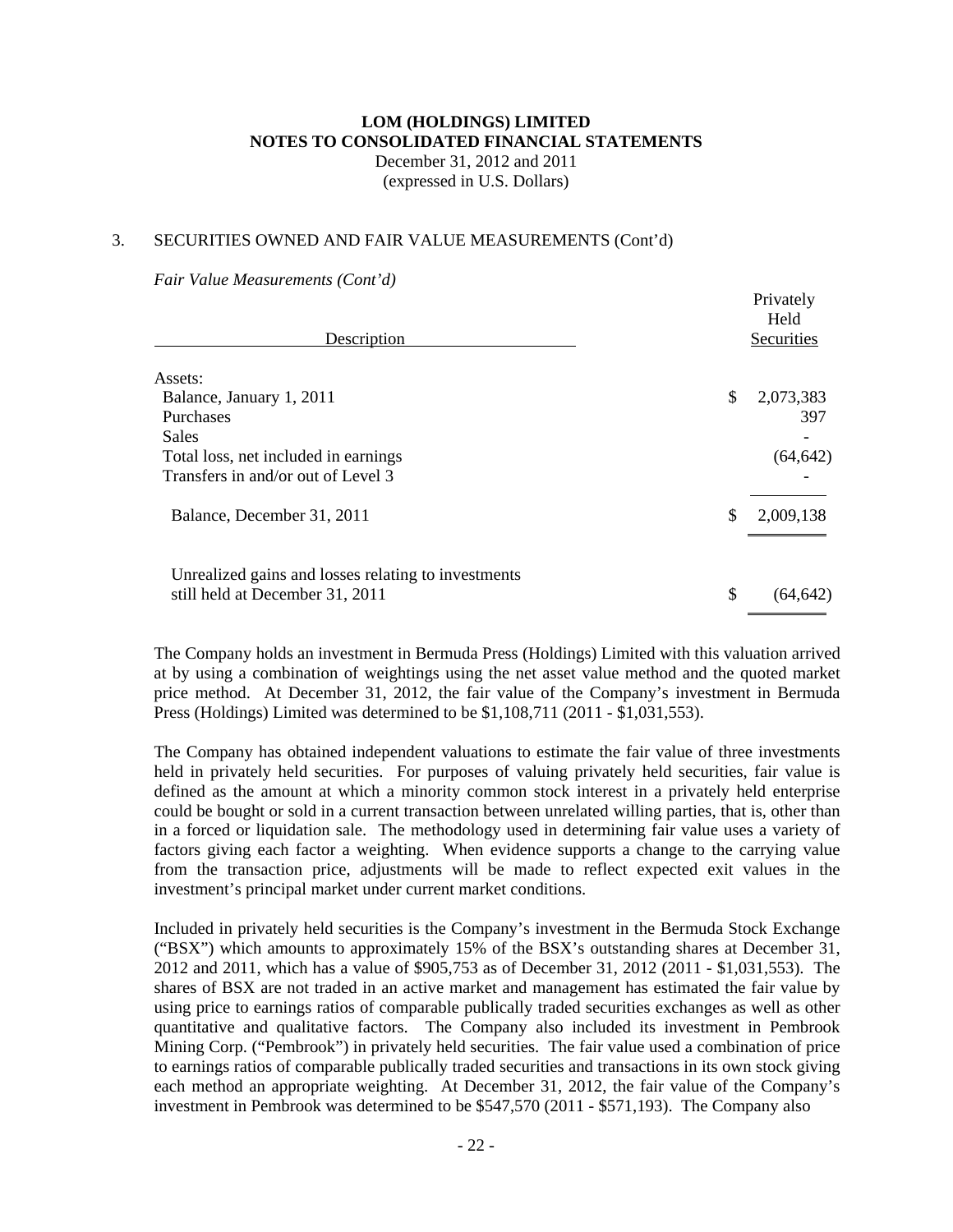### 3. SECURITIES OWNED AND FAIR VALUE MEASUREMENTS (Cont'd)

### *Fair Value Measurements (Cont'd)*

holds an investment in Viking Exploration Corp. which at December 31, 2012 was considered to be impaired and as a result, written down to \$Nil. The fair value of this investment was determined to be \$405,915 at December 31, 2011.

Ongoing reviews are conducted by the Company's management on all privately held securities based on an assessment of the underlying investments from the inception date through the most recent valuation date.

The Company's investments in Bermuda Press, BSX, Pembrook, and Viking are included in Level 3 of the fair value hierarchy at December 31, 2012 and 2011.

### *Derivatives*

As of December 31, 2012, the Company owned 4 derivative futures contracts consisting of short gold mini futures (2011 – 1 contract) which have been used as hedges against quantities of physical gold held in inventory by the Company. These derivatives are traded on recognized commodity exchanges and the Company executes the trades through a broker on a net margin basis. As of December 31, 2012, the underlying notional value of the four short contracts, each representing 33.2 fine troy ounces of gold, amounted to \$222,613 (2011 - \$53,518) compared to a cost of \$228,025 (2011 - \$52,070) resulting in an unrealized gain of \$5,412 (2011 – unrealized gain of \$1,448). Because the contracts are executed on a net margin basis, the Company recorded only the unrealized gain in the financial statements.

At December 31, 2012, the volume of the Company's derivative activities based on their notional amounts and number of contracts, categorized by primary underlying risk, are as follows:

|                                | Underlying          | Number       |
|--------------------------------|---------------------|--------------|
| Primary Underlying Risk        | Contract Size       | of Contracts |
| <b>Commodities</b>             |                     |              |
|                                | 33.2 ounces of Fine |              |
| <b>Short Gold Mini Futures</b> | <b>Troy Gold</b>    | 4            |

During the year ended December 31, 2012, the Company recorded realized losses of \$54,408 (2011 – realised gains of \$87,263) from derivative trades, hedging its physical gold held for resale to customers.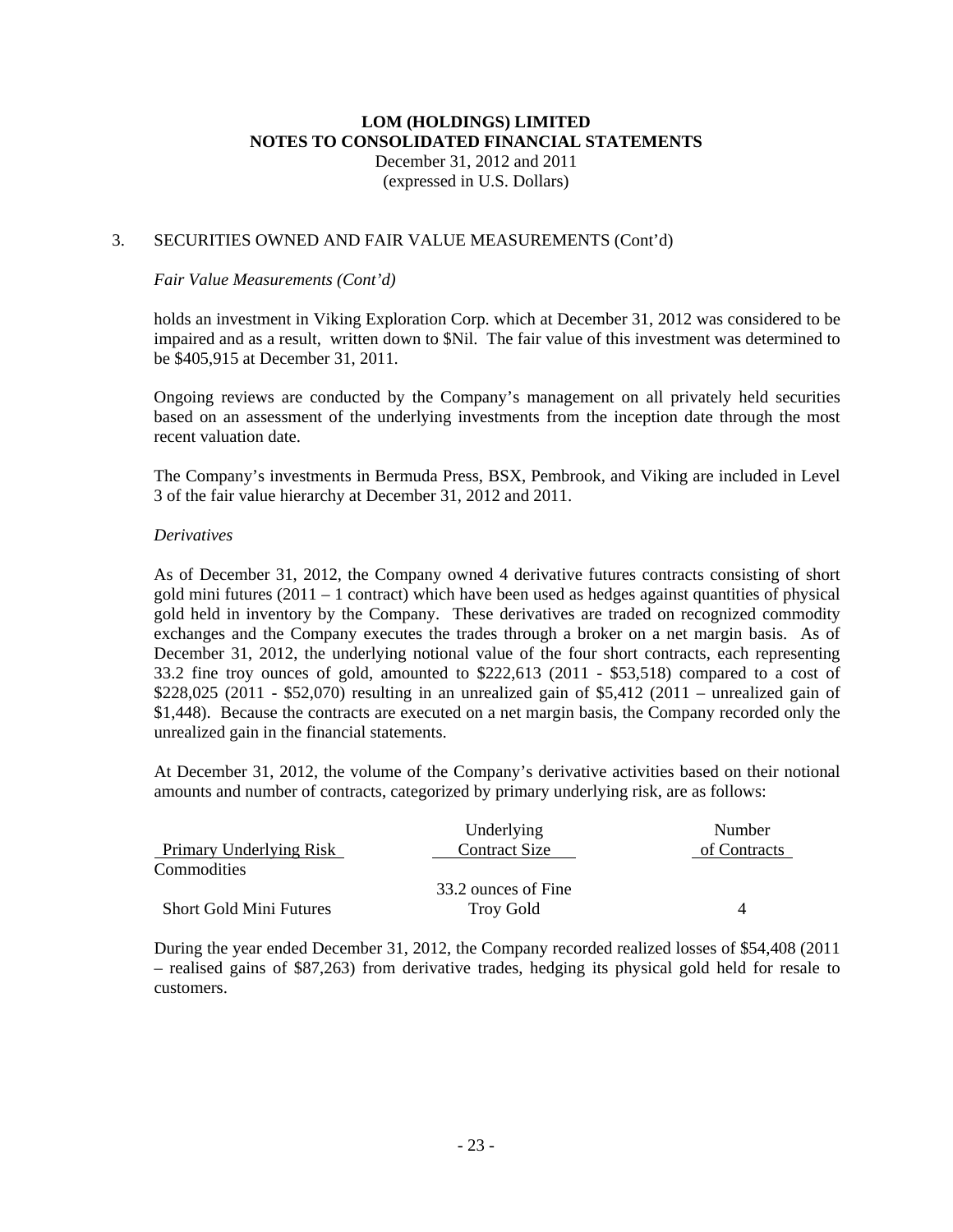### **LOM (HOLDINGS) LIMITED NOTES TO CONSOLIDATED FINANCIAL STATEMENTS**  December 31, 2012 and 2011

(expressed in U.S. Dollars)

### 4. EQUITY INVESTMENT IN YORKSTREET HOLDINGS LIMITED

|                                     | 2012                          | 2011 |
|-------------------------------------|-------------------------------|------|
| Yorkstreet Holdings Limited ("YHL") | $\frac{1,228,438}{1,193,569}$ |      |

The Company owns 127,750 (39.92%) ordinary shares of YHL, an affiliate, which is accounted for under the equity method. The Company's Chair of the Board of Directors is the Chair of YHL's Board of Directors. The Company also engages in certain transactions with YHL (see note 10).

YHL provides management services through its wholly owned subsidiaries. The Company's share of the net income of YHL for the year ended December 31, 2012 was \$137,069 (2011 - \$164,183). The Company received a dividend in 2012 of \$102,200 (2011 - \$102,200) which was recorded as a reduction in the carrying value of the investment on the consolidated balance sheet.

Components of net change in investments recorded under the equity method:

|                                  |     | 2012                 |   | 2011                 |
|----------------------------------|-----|----------------------|---|----------------------|
| Opening balance, January 1       | \$. | 1,193,569            | S | 1,131,585            |
| Net income<br>Dividends received |     | 137,069<br>(102,200) |   | 164,183<br>(102,200) |
| Net change                       |     | 34,869               |   | 61,983               |
| Closing balance, December 31     | S   | 1,228,438            | S | 1,193,569            |

The following is summarized financial information of Yorkstreet Holdings Limited:

|                            | 2012      | 2011            |
|----------------------------|-----------|-----------------|
| \$<br>Current assets       | 3,588,447 | \$<br>3,585,709 |
| Total assets               | 3,855,232 | 3,860,434       |
| <b>Current liabilities</b> | 905.510   | 998,071         |
| Total liabilities          | 905,510   | 998,071         |
| Total equity               | 2,949,722 | 2,862,363       |
| Total revenues             | 2,251,666 | 2,474,914       |
| Net income                 | 343,359   | 410,500         |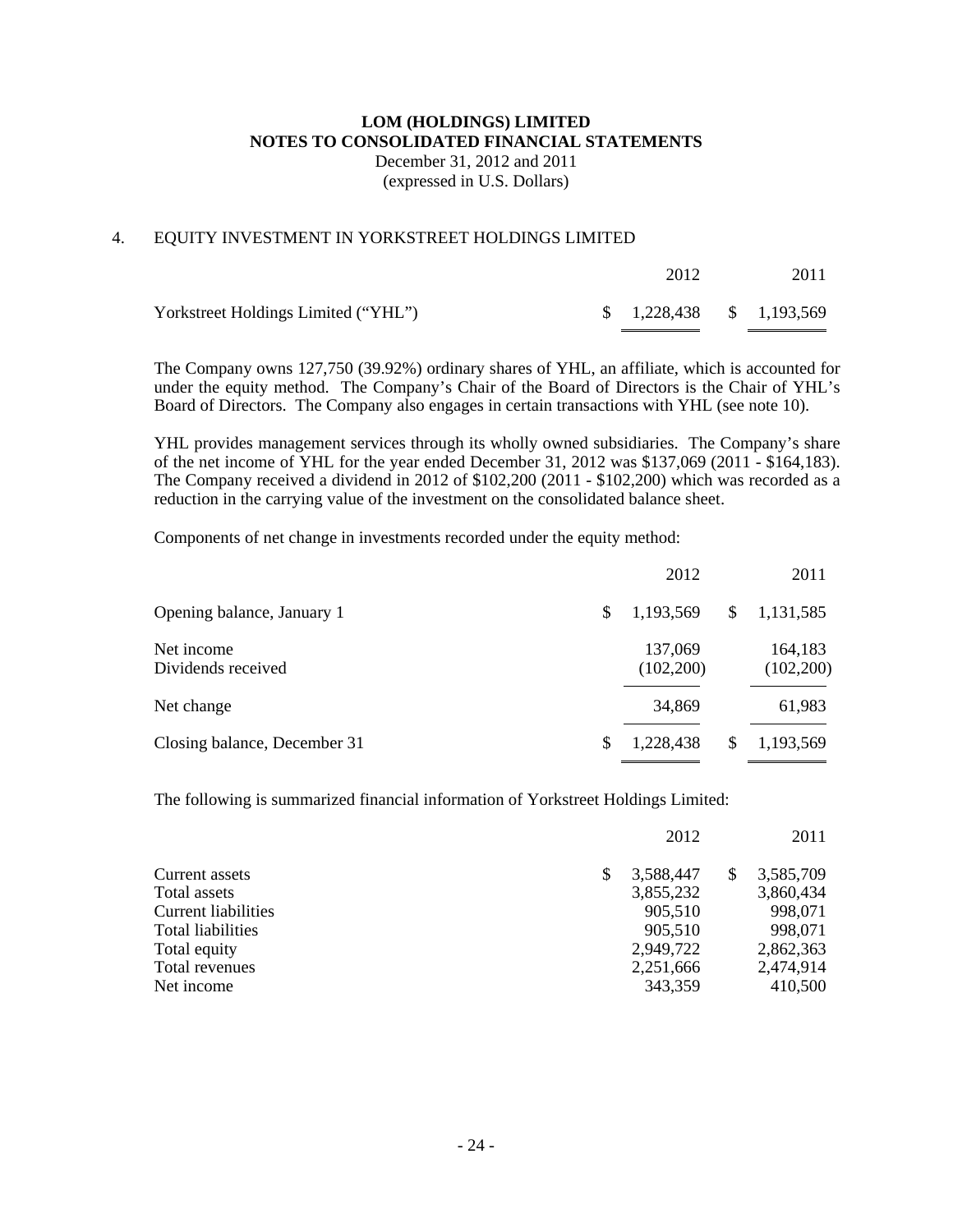December 31, 2012 and 2011 (expressed in U.S. Dollars)

#### 5. PROPERTY AND EQUIPMENT

Property and equipment consists of the following:

|                                |                  | Accumulated       | Net Carrying    |
|--------------------------------|------------------|-------------------|-----------------|
| 2012                           | Cost             | Depreciation      | Value           |
| <b>Building</b>                | \$<br>8,559,374  | \$<br>(2,814,362) | \$<br>5,745,012 |
| Freehold land                  | 2,008,192        |                   | 2,008,192       |
| Computer hardware and software | 1,572,029        | (1,031,576)       | 540,453         |
| Fixtures and fittings          | 534,063          | (528, 934)        | 5,129           |
| Leasehold improvements         | 495,020          | (428, 524)        | 66,496          |
| Machinery and equipment        | 477,856          | (440,907)         | 36,949          |
|                                | \$<br>13,646,534 | \$<br>(5,244,303) | \$<br>8,402,231 |
|                                |                  |                   |                 |
|                                |                  | Accumulated       | Net Carrying    |
| 2011                           | Cost             | Depreciation      | Value           |
| <b>Building</b>                | \$<br>8,559,374  | \$<br>(2,599,804) | \$<br>5,959,570 |
| Freehold land                  | 2,008,192        |                   | 2,008,192       |
| Computer hardware and software | 1,451,884        | (976, 038)        | 475,846         |
| Fixtures and fittings          | 532,233          | (527, 316)        | 4,917           |
| Leasehold improvements         | 526,810          | (408, 553)        | 118,257         |
| Machinery and equipment        | 449,526          | (417,714)         | 31,812          |

Depreciation expense for the year ended December 31, 2012 amounted to \$368,831 (2011 - \$312,433). Included in computer hardware and software at December 31, 2012 are assets which have not been placed in service in the amount of \$Nil (2011 - \$435,518). Accordingly, no depreciation expense was recorded related to these assets for the year ended December 31, 2011.

### 6. SHARE CAPITAL AND ADDITIONAL PAID-IN CAPITAL

The Board of Directors has authorized the Company in 2012 to purchase up to \$100,000 (2011 - \$500,000) of its own shares from existing shareholders at no fixed price per share and that the shares repurchased be retired. Such repurchase is subject to appropriate market conditions and repurchases will only be made in the best interest of the Company. During the year, the Company repurchased 6,100 (2011 –74,276) shares in the open market at an average price of \$2.45 (2011 - \$3.02) per share, for cash. These shares were immediately retired upon repurchase.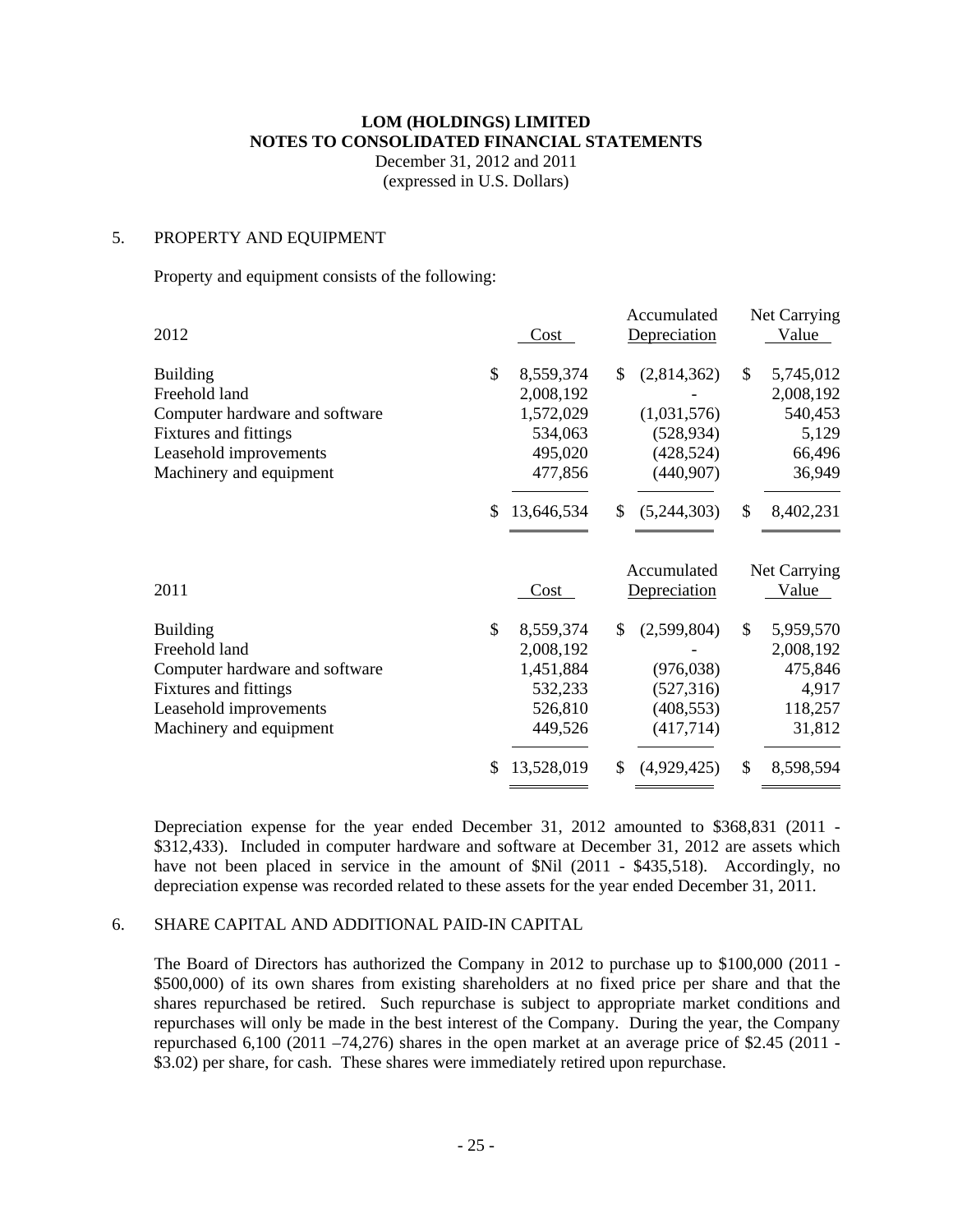# **LOM (HOLDINGS) LIMITED NOTES TO CONSOLIDATED FINANCIAL STATEMENTS**  December 31, 2012 and 2011

(expressed in U.S. Dollars)

## 7. STOCK-BASED COMPENSATION PLANS

From tim**e** to time, the Company may grant stock options to executive and management personnel at its discretion. A summary of the status of the plan as of December 31, 2012 and changes during the year then ended is presented below:

### Directors' and Executive Stock Option Plan

|                                 | 2012                                    |    |                                          |                                                |                                 |  |  |  |  |  |  |  |
|---------------------------------|-----------------------------------------|----|------------------------------------------|------------------------------------------------|---------------------------------|--|--|--|--|--|--|--|
|                                 |                                         |    |                                          | Weighted<br>Average                            |                                 |  |  |  |  |  |  |  |
|                                 | Number<br>of<br><b>Stock</b><br>Options |    | Weighted<br>Average<br>Exercise<br>Price | Remaining<br>Contracted<br>Terms<br>(in years) | Aggregate<br>Intrinsic<br>Value |  |  |  |  |  |  |  |
| Outstanding - Beginning         | 1,275,000                               | \$ | 5.15                                     | $0.5$ years                                    |                                 |  |  |  |  |  |  |  |
| Granted<br>Exercised<br>Expired | 1,275,000                               |    | 5.15                                     |                                                |                                 |  |  |  |  |  |  |  |
| Outstanding – Ending            | <b>Nil</b>                              | \$ | 5.15                                     |                                                |                                 |  |  |  |  |  |  |  |
| Excercisable                    | Nil                                     | \$ | 5.15                                     |                                                |                                 |  |  |  |  |  |  |  |

On June 15, 2007, the Board of Directors granted and authorized the issuance of 1,375,000 stock options with an exercise price of \$5.15 with an expiry date of June 14, 2012. The vesting period was 20% immediately and 20% annually on the anniversary date of the grants until fully vested. The fair value of shares vested during the years ended December 31, 2012 amounted to \$Nil (2011 - \$9,036). There were no options granted during 2011 or 2012. As of December 31, 2012, there was no unrecognized compensation costs related to stock options granted.

Stock Based Compensation expense of \$Nil was recognized during the year ended December 31, 2012 (2011 - \$9,036).

### 8. LOANS RECEIVABLE FOR ISSUANCE OF COMMON SHARES

As of December 31, 2012, loans receivable for issuance of common shares relating to previous stock option exercises amounted to \$138,950 (2011 - \$138,950). These loans were to be repaid over a five-year period ending November 20, 2012. This repayment date was extended to June 30. 2013. At December 31, 2012, common shares of the Company with a market value of \$257,250 is held in two escrow accounts as collateral for the loans.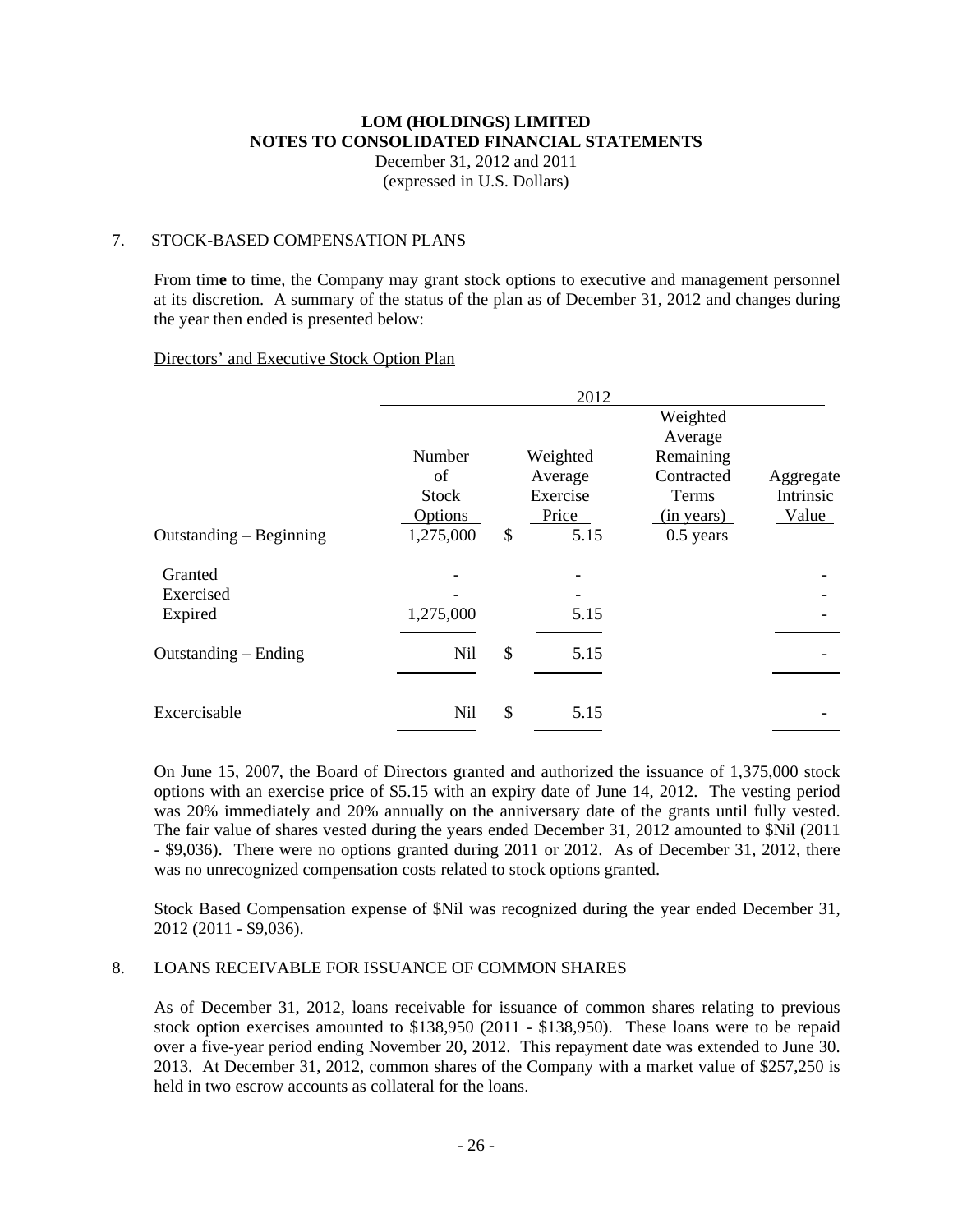December 31, 2012 and 2011 (expressed in U.S. Dollars)

### 9. ASSETS UNDER MANAGEMENT

Cash, securities and properties held in the Company's role as custodian for customers are not included in the consolidated balance sheet as they are not the property of the Company. The Company is licensed by the Bermuda Monetary Authority under the Investment Business Act of 2003 and approved to hold client assets. The assets under management include LOM's investments, the LOM Sponsored Funds and the clients' investments which are included in the LOM Sponsored Funds. The fair value of assets under management as of December 31, 2012 is approximately \$674 million (2011 - \$681 million).

### 10. RELATED PARTY TRANSACTIONS

During the year, the Company earned broking fee revenue from directors and employees of \$23,141 (2011 - \$34,459).

During the year, the Company had transactions with shareholders who are also directors and employees of the Company. These transactions consisted of commission expenses of \$531,632  $(2011 - $840,004)$ .

During 2011, the Company earned rent and service charge income of \$243,800 (2011 - \$243,800) from YHL. In addition, the Company earned \$30,180 (2011 - \$30,790) for information technology services, recorded in other income, of which \$8,520 (2011 - \$7,700) is still outstanding at year end.

During the year, the Company paid \$37,540 (2011 - \$38,484) for corporate services, recorded in professional fees, provided by Waterstreet Corporate Services, a subsidiary of YHL. However, \$8,801 (2011 – \$9,029) of this amount, related to payments for annual government fees.

The Company earned management fees during the year of \$1,314,396 (2011 - \$1,231,957) from the LOM Sponsored Funds, of which \$318,641 (2011 - \$ Nil) was included in accounts receivable at year end.

The Company is the custodian for the LOM Sponsored Funds and receives a custodial fee, recorded in administrative and custody fees, of \$72,779 (2011 - \$76,026) for these services, of which \$15,578 (2011 - \$ Nil) was included in accounts receivable at year end.

### 11. OFF-BALANCE SHEET AND OTHER RISKS

In the normal course of trading, the Company is party to certain financial instruments with offbalance sheet risk, where the risk of potential loss due to changes in the market ("market risk") or failure of the other party to the transaction to perform (credit risk) exceeds the related amounts recorded. The Company attempts to manage these risks on an aggregate basis along with the risks associated with its investing activities as part of its overall risk management policies. Refer to Note 14 for client related off-balance sheet risks.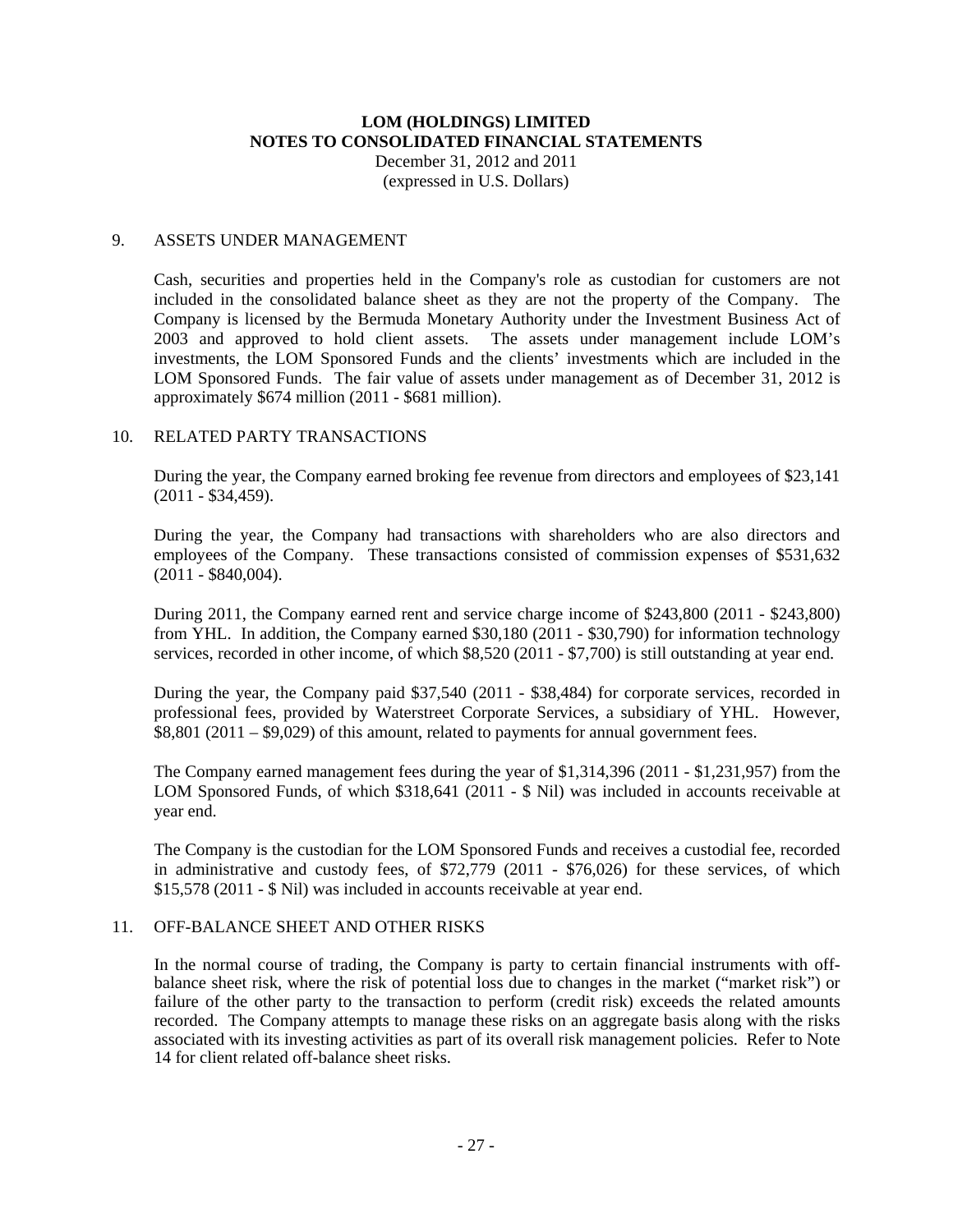December 31, 2012 and 2011 (expressed in U.S. Dollars)

### 11. OFF-BALANCE SHEET AND OTHER RISKS (Cont'd)

#### *Credit Risk*

The Company is potentially subject to credit risk associated with its cash and cash equivalents and securities owned. The Company's credit risk is equal to the replacement cost at the then-estimated fair value of the instrument, less recoveries. As the Company places its cash and cash equivalents and securities with major international and local financial institutions, management believes that the risk of incurring losses on these financial instruments is remote and that such losses, if any, would not be material.

#### *Liquidity Risk*

The Company is potentially subject to liquidity risk on some of its non-marketable or illiquid securities owned. As a result, the Company may be unable to realize the full fair value of these securities since it may not be able to liquidate its positions in a timely manner.

### *Market Risk*

The Company is subject to market risk on its securities owned. As a result of changes in market conditions, the values of these financial instruments will fluctuate.

#### *Currency Risk*

From time to time, the Company holds positions that are exposed to changes in foreign exchange rates (currency risk) whose gains or losses may exceed the related amounts recorded. The fair value may change based on the fluctuations in the value of these underlying currencies.

#### 12. FUTURE LEASE PAYMENTS

The Company leases office space under operating leases for certain of its overseas operations. Future annual minimum lease payments (excluding real estate taxes and maintenance costs) are as follows:

| For the Years Ending<br>December 31, | Amount |
|--------------------------------------|--------|
| 2013                                 | 50,747 |

Operating lease rent expense (including real estate taxes and maintenance costs) were \$65,728  $(2011 - $66,002)$ .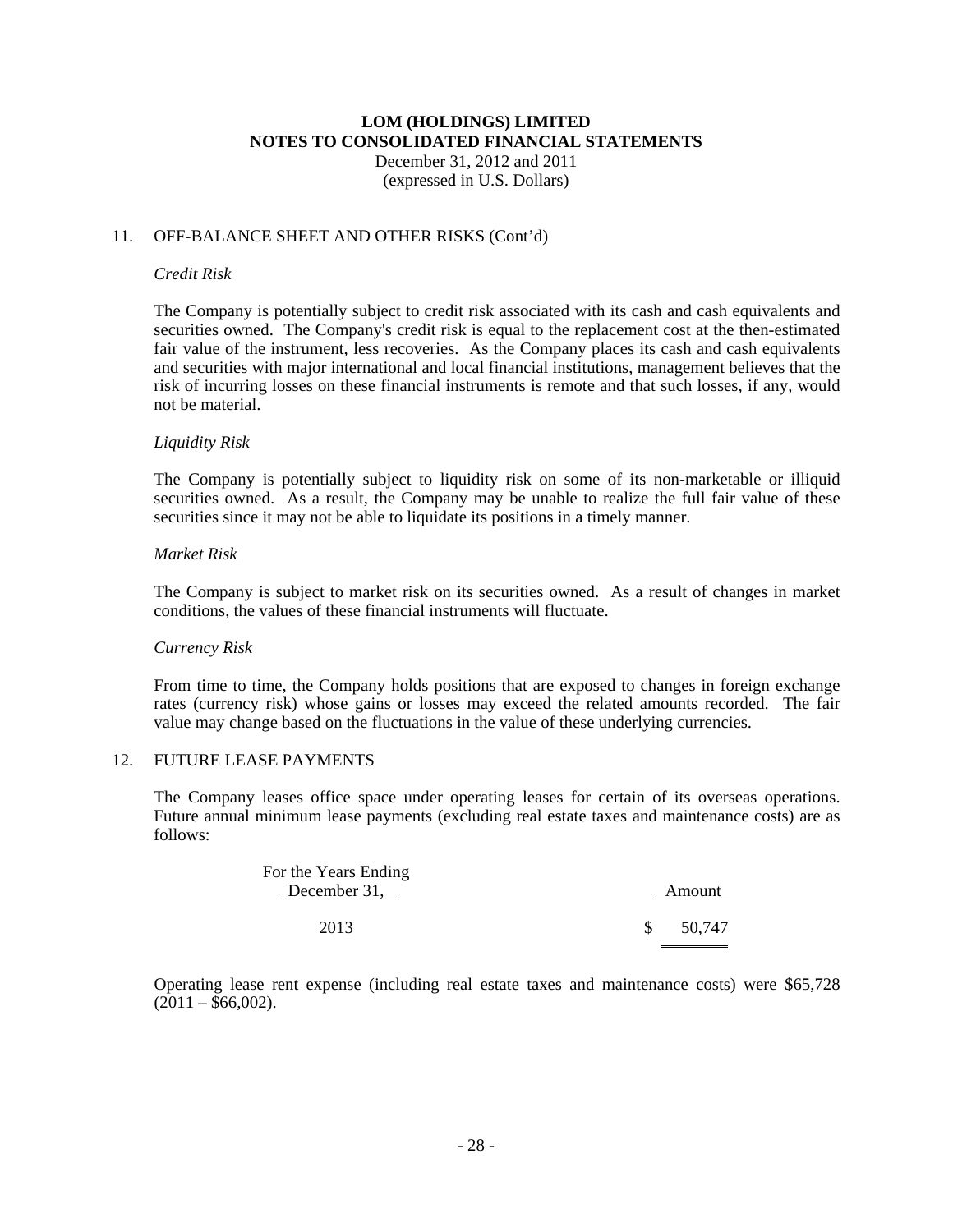December 31, 2012 and 2011 (expressed in U.S. Dollars)

### 13. INCOME TAXES

The Company accounts for income taxes in accordance with ASC 740 "Income Taxes" ("ASC 740"). ASC 740 clarifies the accounting for uncertainty in income taxes recognized in financial statements and requires the impact of a tax position to be recognized in the financial statements if that position is more likely than not of being sustained by the taxing authority. ASC 740 also provides guidance on derecognition, classification, interest and penalties, accounting in interim periods, disclosure and transition.

The Company makes no provision for income taxes since under current legislation in the jurisdictions in which it operates, no income taxes are imposed upon the Company. In addition, the Company is not subject to, and does not anticipate becoming subject to, income taxes in any jurisdiction in which it currently operates, other than in the United Kingdom. LOM (UK) Limited is subject to income taxes.

A reconciliation of the statutory income tax rates applied to the Company's net income from LOM (UK) Limited for the years ended December 31, 2012 and 2011 is as follows:

Provision for income taxes consist of the following:

|                                                                                                |    | 2012               |     | 2011               |
|------------------------------------------------------------------------------------------------|----|--------------------|-----|--------------------|
| Income tax benefit for foreign operations at statutory<br>rate in effect of 24.5% (2011 - 26%) | \$ | (3,759)            | S   | (1,844)            |
| Depreciation adjustment                                                                        |    | (52)               |     | (76)               |
| Permanent differences<br>Income tax benefit<br>Less: increase in valuation allowance           |    | (3,811)<br>(3,811) |     | (1,920)<br>(1,920) |
| Income Tax Expense (Benefit)                                                                   | S  |                    | \$. |                    |

LOM (UK) Limited, has a deferred tax asset of approximately  $$154,646$  (2011 –  $$162,009$ ), arising predominantly from availability of net operating losses to be deducted from future taxable income. The asset has not been recognized and a full valuation allowance is provided for as there is no certainty that sufficient profits will arise in future accounting periods.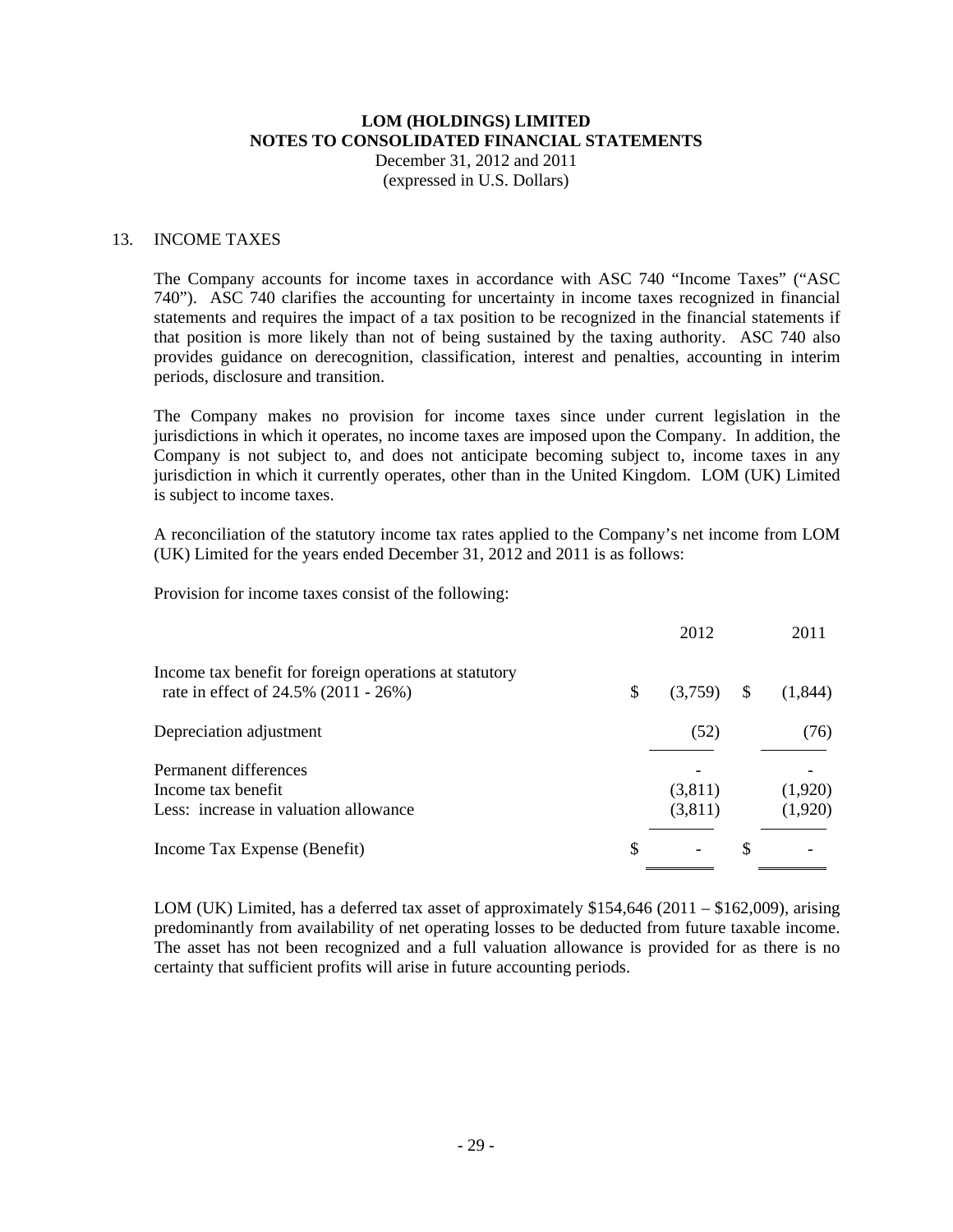### 14. COMMITMENTS, CONTINGENCIES AND OFF-BALANCE SHEET RISK

#### *Client Activities*

In the normal course of business, the Company's client activities include execution, settlement, and financing of various client securities and commodities transactions. These activities may expose the Company to off-balance sheet risk in the event the client is unable to fulfill its contractual obligations and the Company has to sell the financial instrument underlying the contract at a loss. The Company attempts to mitigate this risk by adhering to strict policies requiring client acceptance procedures prior to the execution of any transactions.

The Company's client securities activities' are transacted on either a cash or margin basis. In margin transactions, the Company extends credit to the client collateralized by cash and securities in the client's account. The Company seeks to control the risks associated with its client activities by requiring clients to maintain margin collateral in compliance with various regulatory, exchange, and internal guidelines. The Company monitors required margin levels daily and, pursuant to such guidelines, requires the clients to deposit additional collateral or reduce positions when necessary. Such transactions may expose the Company to significant off-balance sheet risk in the event the margin is not sufficient to fully cover losses which clients may incur. In the event the client fails to satisfy its obligations, the Company may be required to purchase or sell the collateral at prevailing market prices in order to fulfill the client's obligations.

The Company records client transactions on a transaction date basis, which is generally the day of the trade. The Company is therefore exposed to risk of loss on these transactions in the event of the client's or broker's inability to meet the terms of their contracts in which case the Company may have to purchase or sell financial instruments at prevailing market prices.

#### *Counterparty Risk*

In the event counterparties to the transactions do not fulfill their obligations, the Company may be exposed to significant credit risk to the extent such obligations are unsecured. The Company's policy is to monitor its market exposure and counterparty risk through the use of a variety of credit exposure reporting and control procedures.

#### *Employment Contract Commitments*

The Company remains liable for health insurance premiums related to a termination agreement signed on July 1, 2005 for one of its directors and officers. The firm is liable for 50% of the premiums due for this individual and their family through June 30, 2015. The Company recorded under employee compensation and benefits total expenses of \$9,048 in 2012 (2011 - \$8,372) as a result of the agreement.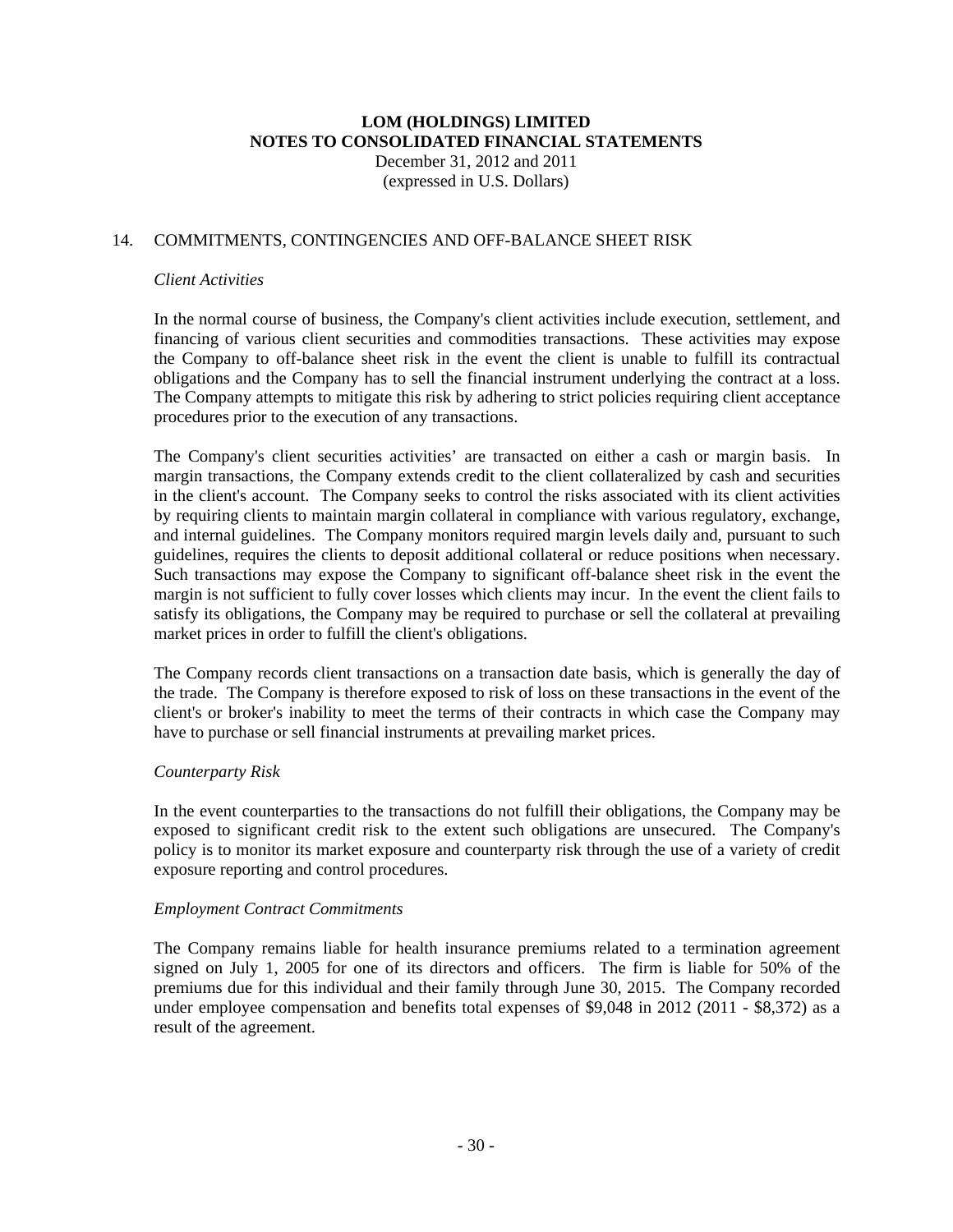### 14. COMMITMENTS, CONTINGENCIES AND OFF-BALANCE SHEET RISK (Cont'd)

#### *Legal Proceedings*

From time to time, the Company is involved in various legal proceedings, including arbitration proceedings, and/or regulatory inquiries that arise in the normal course of business. These matters generally relate to specific client accounts and/or transactions and may include requests for information on or from officers of the Company. In the opinion of management, the aggregate amount of any potential liability arising from such matters is not expected to have a material effect on the Company's financial position or results of operations. Management is unaware of any outstanding legal claims.

### *Regulatory Restrictions*

The Company's business operations are strictly regulated under the laws of Bermuda and Bahamas, and other jurisdictions that the Company operates and has business relationships. Compliance with many of the regulations applicable to the Company involves a number of risks, particularly in areas where applicable regulations may be subject to interpretation. In the event of non-compliance with an applicable regulation, securities regulators may institute administrative or judicial proceedings that may result in censure, fines, civil penalties, issuance of cease-and-desist orders, deregistration or suspension of the non-compliant company. It could even lead to the suspension or disqualification of the Company officers or employees, or other adverse consequences. The imposition of such penalties or orders on the Company could in turn have a material adverse effect on the Company's operating results and financial condition.

#### *Futures Contracts*

Futures contracts provide reduced counterparty risk to the Company since futures are exchangetraded; and the exchange's clearinghouse, as the counterparty to all exchange-traded futures, guarantees the futures against default. For futures contracts where the Company takes a short position, a gain, limited to the original fair value of the contract, or a loss, unlimited in size, will be recognized upon the termination of the futures contract. Short futures contracts represent obligations of the Company to deliver specified securities or commodities at contracted prices and thereby create a liability to repurchase the securities or commodity in the market at prevailing prices. Accordingly, these transactions involve, to varying degrees, elements of market risk, as the Company's ultimate obligation to satisfy the sale of securities sold short may exceed the amount recognized in the statement of financial condition.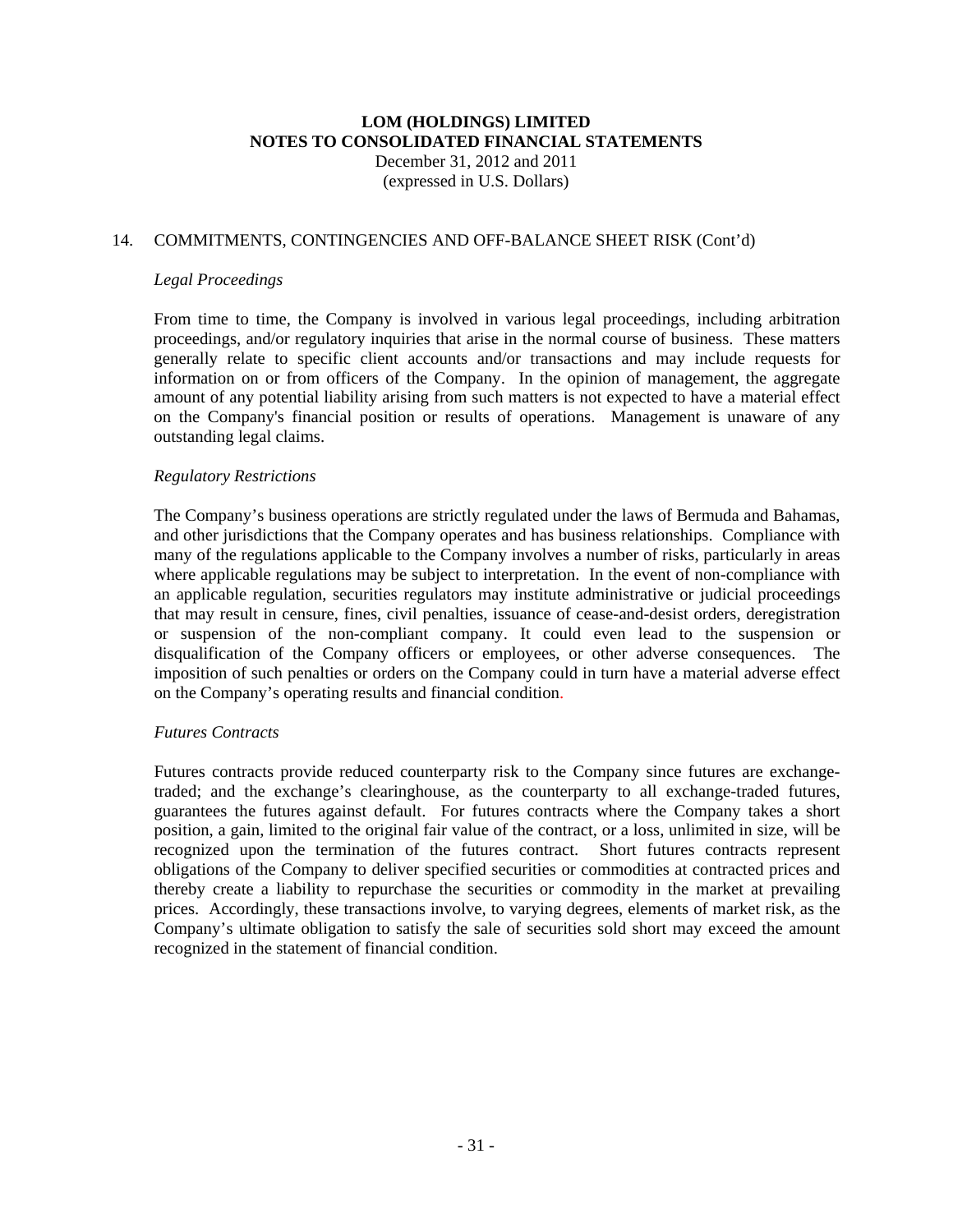December 31, 2012 and 2011 (expressed in U.S. Dollars)

### 14. COMMITMENTS, CONTINGENCIES AND OFF-BALANCE SHEET RISK (Cont'd)

#### *Minimum Net Asset Requirements*

Certain subsidiaries of the Company are required to maintain a minimum net asset or regulatory capital amount to satisfy the domiciliary regulator. Those minimum amounts are as follows:

| LOM Securities (Bermuda) Limited    | -SS | 250,000 |
|-------------------------------------|-----|---------|
| <b>LOM Asset Management Limited</b> |     | 250.000 |
| Global Custody and Clearing Limited |     | 250.000 |
| LOM Securities (Bahamas) Limited    | -SS | 300,000 |

### 15. SEGMENT INFORMATION

The Company operates its business in segments which have been segregated based on products and services reflecting the way that management organizes the segments within the business for making operating decisions and assessing performance.

### *Measurement of Segment Income and Segment Assets*

The Company evaluates each segment's performance based on its contribution to consolidated net income (loss). The accounting policies of the reportable segments are the same as those described in the summary of significant accounting policies.

#### *Factors Management Used to Identify the Company's Reportable Segment*

Management monitors performance based on individual companies. The description of these companies is included in Note 1 to the consolidated financial statements. Intersegment revenue and expenses are allocated based on contractual terms that may not necessarily be at arm's length.

Intersegment revenue relates to recharges from Holdings to all wholly-owned subsidiaries for information technology charges, administrative expenses and rent. These are charged at Holdings estimated current market prices. Revenues from segments below the quantitative thresholds for disclosure prescribed by US GAAP are attributable to three operating segments and are aggregated and included in the other operating segment. These operating segments include LOM Services Limited (until its closure in 2011), LOM Capital Limited and LOM (UK) Limited.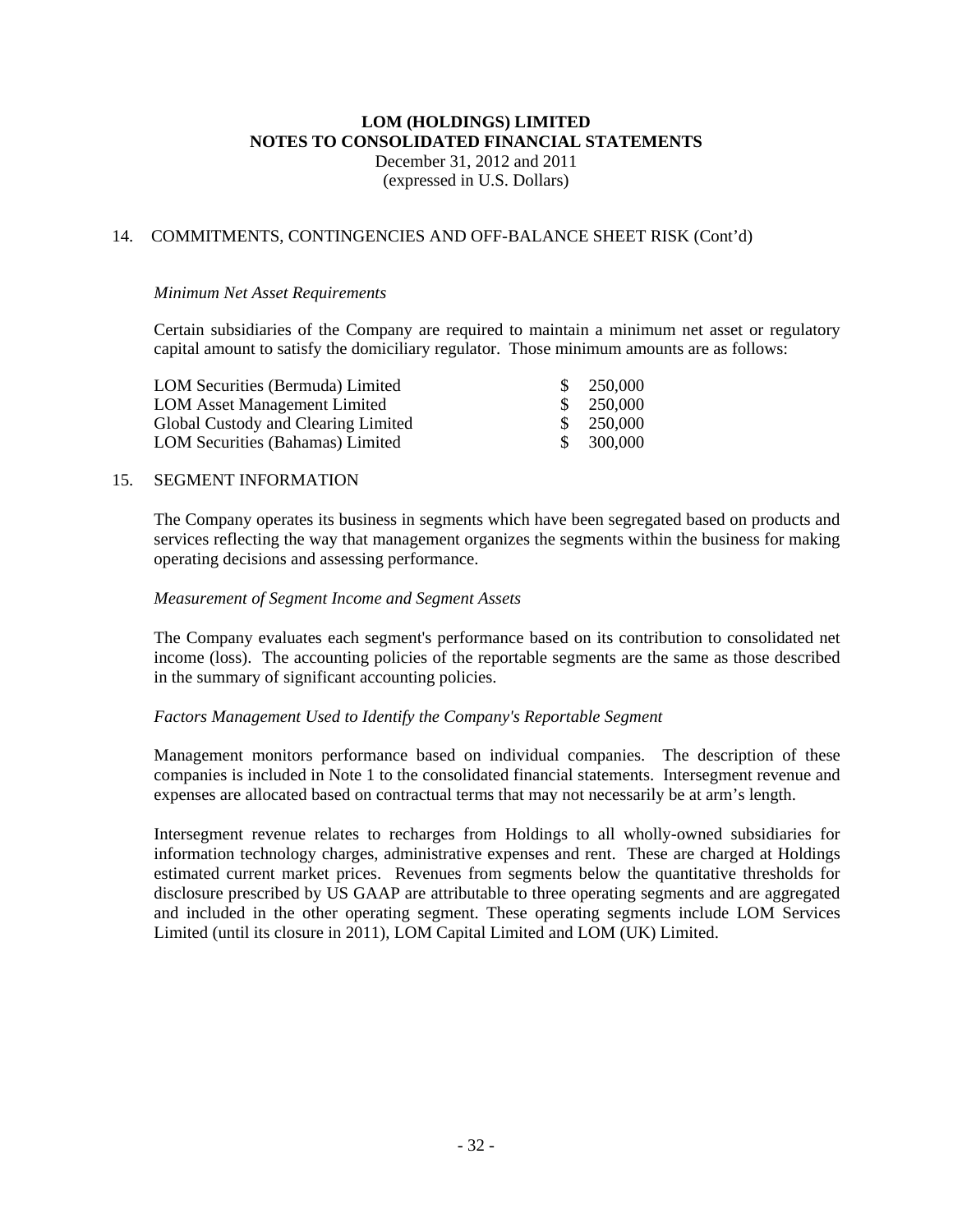December 31, 2012 and 2011 (expressed in U.S. Dollars)

### 15. SEGMENT INFORMATION (Cont'd)

| 2012                                      | LOM<br>Securities<br>(Bermuda)<br>Limited |               | LOM<br>Securities<br>(Cayman)<br>Limited |              | LOM<br>Securities<br>(Bahamas)<br>Limited |    | <b>LOM</b> Asset<br>Management<br>Limited<br>(Bermuda) |               | Global<br>Custody<br>Clearing<br>Limited |               | <b>LOM</b><br>(Holdings)<br>Limited<br>(Bermuda) |               | <b>LOM</b><br>Properties<br>Limited<br>(Bermuda) |               | Other                    | Eliminations       | Total           |
|-------------------------------------------|-------------------------------------------|---------------|------------------------------------------|--------------|-------------------------------------------|----|--------------------------------------------------------|---------------|------------------------------------------|---------------|--------------------------------------------------|---------------|--------------------------------------------------|---------------|--------------------------|--------------------|-----------------|
| Revenues from<br>external customers       | \$1,196,027                               | <sup>\$</sup> | $\sim$                                   | \$           | 1,155,210                                 | -S | 1,877,117                                              | <sup>\$</sup> | 1,575,684 \$                             |               | 72,767 \$                                        |               | 704,575                                          | <sup>\$</sup> | 154,022 \$               |                    | \$<br>6,735,402 |
| Intersegment revenue                      | 100,215                                   |               |                                          |              | 54,000                                    |    | 19,074                                                 |               | 1,489,001                                |               |                                                  |               | 296,880                                          |               | $\overline{\phantom{a}}$ | (1,959,170)        |                 |
| Total revenue                             | \$<br>,296,242                            | $\mathcal{S}$ |                                          |              | 1,209,210                                 | \$ | 1,896,191                                              | <sup>\$</sup> | 3,064,685                                | -S            | 72,767                                           | \$            | 1,001,455                                        | \$            | 154,022                  | $$(1,959,170)$ \\$ | 6,735,402       |
| Depreciation                              | \$<br>$\sim$                              | \$            | $\sim$                                   | $\mathbb{S}$ | 33,268 \$                                 |    | $\sim$ 10 $\,$                                         | $\mathbb{S}$  | 82,495                                   | <sup>\$</sup> | $\sim$ .                                         | <sup>\$</sup> | 253,068 \$                                       |               | $\sim$                   | \$<br>$\sim$ .     | \$<br>368,831   |
| Operating expenses                        | 2,209,248                                 |               | 203                                      |              | 1,361,490                                 |    | 1,678,744                                              |               | 2,948,411                                |               | 1,766,373                                        |               | 906,246                                          |               | 818,988                  | (4,179,553)        | 7,510,150       |
| Segment (loss) income                     | (913,006)                                 |               | (203)                                    |              | (152,280)                                 |    | 217,447                                                |               | 116,274                                  |               | (1,693,606)                                      |               | 95,209                                           |               | (664, 964)               | 2,220,381          | (774, 748)      |
| Identifiable assets                       | 1,269,743                                 |               |                                          |              | 333,419                                   |    | 653,093                                                |               | 3,620,355                                |               | 18,271,752                                       |               | 8,069,310                                        |               | 177,331                  | (14, 113, 181)     | 18,281,822      |
| Long-lived assets, net<br>of depreciation |                                           |               |                                          |              | 8,585                                     |    | $\overline{\phantom{a}}$                               |               | 540,940                                  |               | $\overline{\phantom{a}}$                         |               | 7,852,706                                        |               |                          |                    | 8,402,231       |
| Capital expenditures                      |                                           |               |                                          |              |                                           |    |                                                        |               | 142,307                                  |               |                                                  |               | 30,161                                           |               |                          |                    | 172,468         |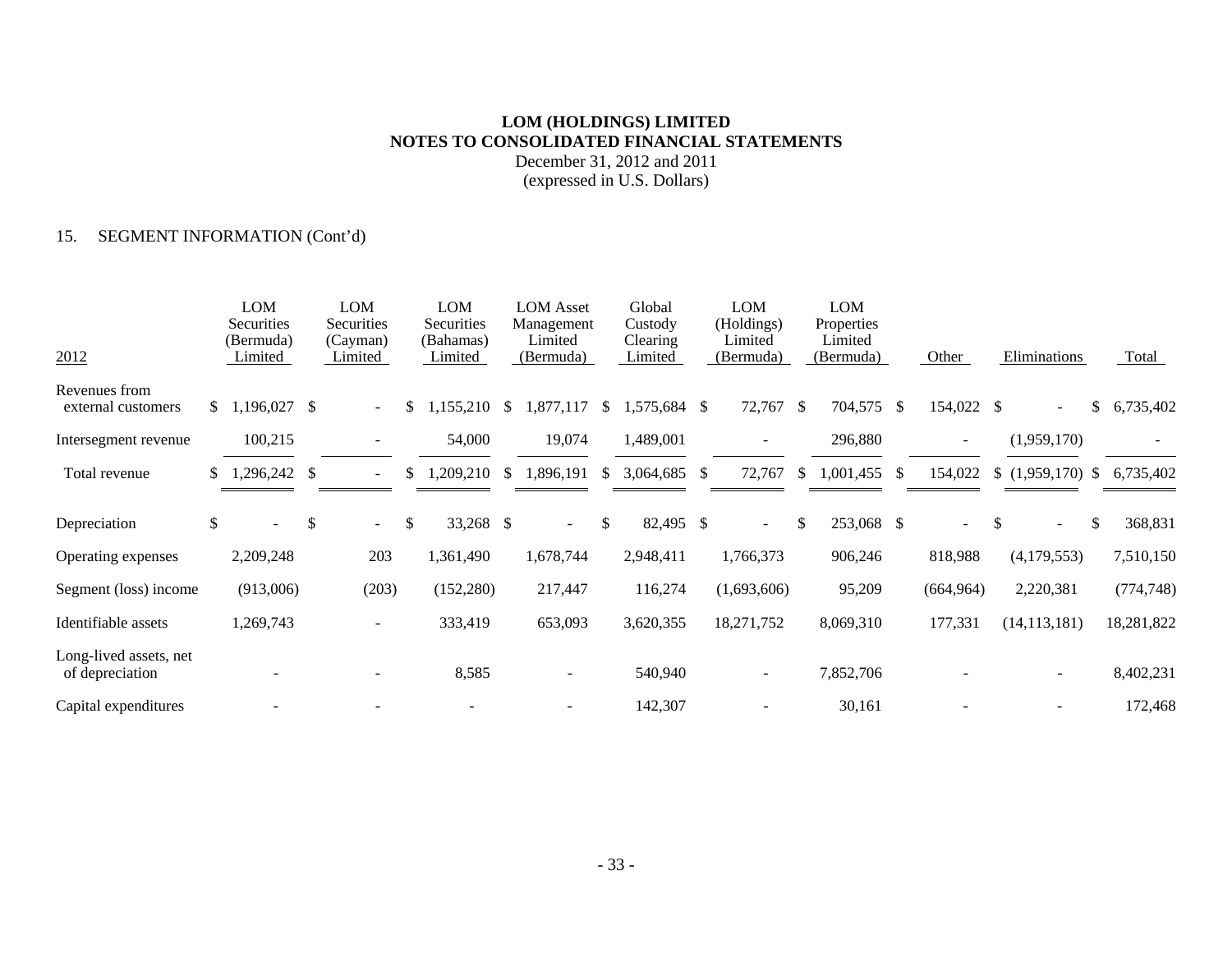December 31, 2012 and 2011 (expressed in U.S. Dollars)

### 15. SEGMENT INFORMATION (Cont'd)

|                                           |    |                      |              |                     |               |                      |               |                      |               | Lines                |               |                      |               |                      |               |                          |               |              |    |             |
|-------------------------------------------|----|----------------------|--------------|---------------------|---------------|----------------------|---------------|----------------------|---------------|----------------------|---------------|----------------------|---------------|----------------------|---------------|--------------------------|---------------|--------------|----|-------------|
|                                           |    | LOM                  |              | LOM                 |               | <b>LOM</b>           |               | <b>LOM</b> Asset     |               | Overseas             |               | <b>LOM</b>           |               | <b>LOM</b>           |               |                          |               |              |    |             |
|                                           |    | Securities           |              | Securities          |               | Securities           |               | Management           |               | Management           |               | (Holdings)           |               | Properties           |               |                          |               |              |    |             |
| 2011                                      |    | (Bermuda)<br>Limited |              | (Cayman)<br>Limited |               | (Bahamas)<br>Limited |               | Limited<br>(Bermuda) |               | Limited<br>(Bermuda) |               | Limited<br>(Bermuda) |               | Limited<br>(Bermuda) |               | Other                    |               | Eliminations |    | Total       |
| Revenues from<br>external customers       |    | $$2,791,160$ \, \$   |              | 299                 | $\mathbb{S}$  | ,676,855             | <sup>\$</sup> | 1,719,174            | <sup>\$</sup> | 1,374,271            | -S            | $(6,631)$ \$         |               | 728,353              | <sup>\$</sup> | 52,481 \$                |               |              | \$ | 8,335,962   |
| Intersegment revenue                      |    | 14,803               |              |                     |               | 1,100                |               | 99,631               |               | 1,404,659            |               | 770,000              |               | 396,679              |               | $\overline{\phantom{a}}$ |               | (2,686,872)  |    |             |
| Total revenue                             | S. | 2,805,963            | $\mathbb{S}$ | 299                 | <sup>\$</sup> | 1,677,955            | <sup>\$</sup> | 1,818,805            | <sup>\$</sup> | 2,778,930            | <sup>\$</sup> | 763,369              | <sup>\$</sup> | 1,125,032            | <sup>\$</sup> | 52,481                   |               | (2,686,872)  | -S | 8,335,962   |
| Depreciation                              | \$ |                      | \$           | $\sim$              | $\mathbb{S}$  | 44,327 \$            |               | $\sim$               | $\mathbb{S}$  | 23,932 \$            |               | $\sim$               | \$            | 244,174 \$           |               | $\sim$                   | <sup>\$</sup> |              | \$ | 312,433     |
| Operating expenses                        |    | 2,747,793            |              | 16,785              |               | 1,563,759            |               | 2,225,962            |               | 3,972,240            |               | 250,768              |               | 920,758              |               | 26,386                   |               | (1,916,872)  |    | 9,807,579   |
| Segment (loss) income                     |    | 58,170               |              | (16, 486)           |               | 114,196              |               | (407, 157)           |               | (1,193,310)          |               | 512,601              |               | 204,274              |               | 26,095                   |               | (770,000)    |    | (1,471,617) |
| Identifiable assets                       |    | 1,548,450            |              | 17,085              |               | 433,329              |               | 720,240              |               | 1,964,117            |               | 19,964,250           |               | 8,122,204            |               | 854,875                  |               | (16,054,679) |    | 17,569,871  |
| Long-lived assets, net<br>of depreciation |    |                      |              |                     |               | 41,853               |               |                      |               | 481,128              |               |                      |               | 8,075,613            |               |                          |               |              |    | 8,598,594   |
| Capital expenditures                      |    |                      |              |                     |               | 15,891               |               |                      |               | 218,554              |               |                      |               | 61,415               |               |                          |               |              |    | 295,860     |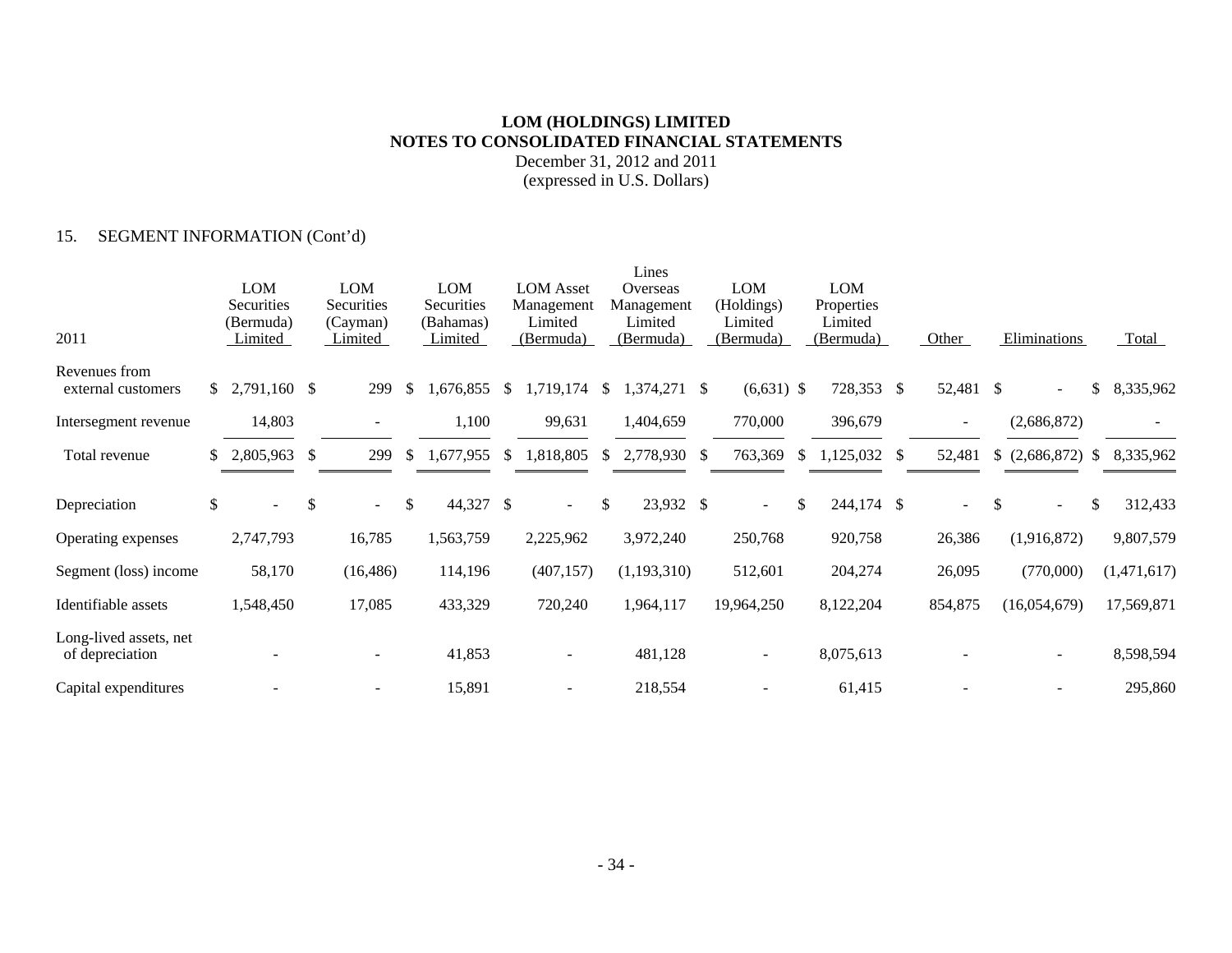December 31, 2012 and 2011 (expressed in U.S. Dollars)

### 15. SEGMENT INFORMATION (Cont'd)

*Geographic Split* 

| 2012                                                                                  | Bermuda   | Cavman                             |    | <b>Bahamas</b>     |              | <b>Total</b>           |
|---------------------------------------------------------------------------------------|-----------|------------------------------------|----|--------------------|--------------|------------------------|
| Revenues from external customers<br>Long-lived assets – property, plant and equipment | 8,393,646 | $\sim$<br>$\overline{\phantom{0}}$ | S. | 1,155,230<br>8,585 | <sup>S</sup> | 6,735,402<br>8,402,231 |

| 2011                                              | Bermuda      |  | ∴avman | Bahamas                       | <u>Total</u> |  |
|---------------------------------------------------|--------------|--|--------|-------------------------------|--------------|--|
| Revenues from external customers                  | 6,658,808 \$ |  |        | 299 \$ 1,676,855 \$ 8,335,962 |              |  |
| Long-lived assets – property, plant and equipment | 8.556.741    |  |        | 41.853                        | 8,598,594    |  |

Geographic split is disclosed by location of business.

### 16. SUPPLEMENTARY INFORMATION – FIVE YEAR COMPARISON TABLE

Income Statement Data – For the Year Ended December 31,

|                                                                            | 2012                                | 2011                                | 2010                                | 2009                                | 2008                                  |
|----------------------------------------------------------------------------|-------------------------------------|-------------------------------------|-------------------------------------|-------------------------------------|---------------------------------------|
| Net revenue-interest income<br>Fees and other income<br>Operating expenses | 547,419<br>6,187,983<br>(7,510,150) | 757,452<br>7,578,510<br>(9,807,579) | 707,755<br>8,117,679<br>(9,115,322) | 631,373<br>7,383,116<br>(8,454,264) | 1,239,978<br>7,546,866<br>(9,552,358) |
| Net loss                                                                   | (774, 748)                          | (1,471,617)                         | (289, 888)                          | (439,775)                           | (765, 514)                            |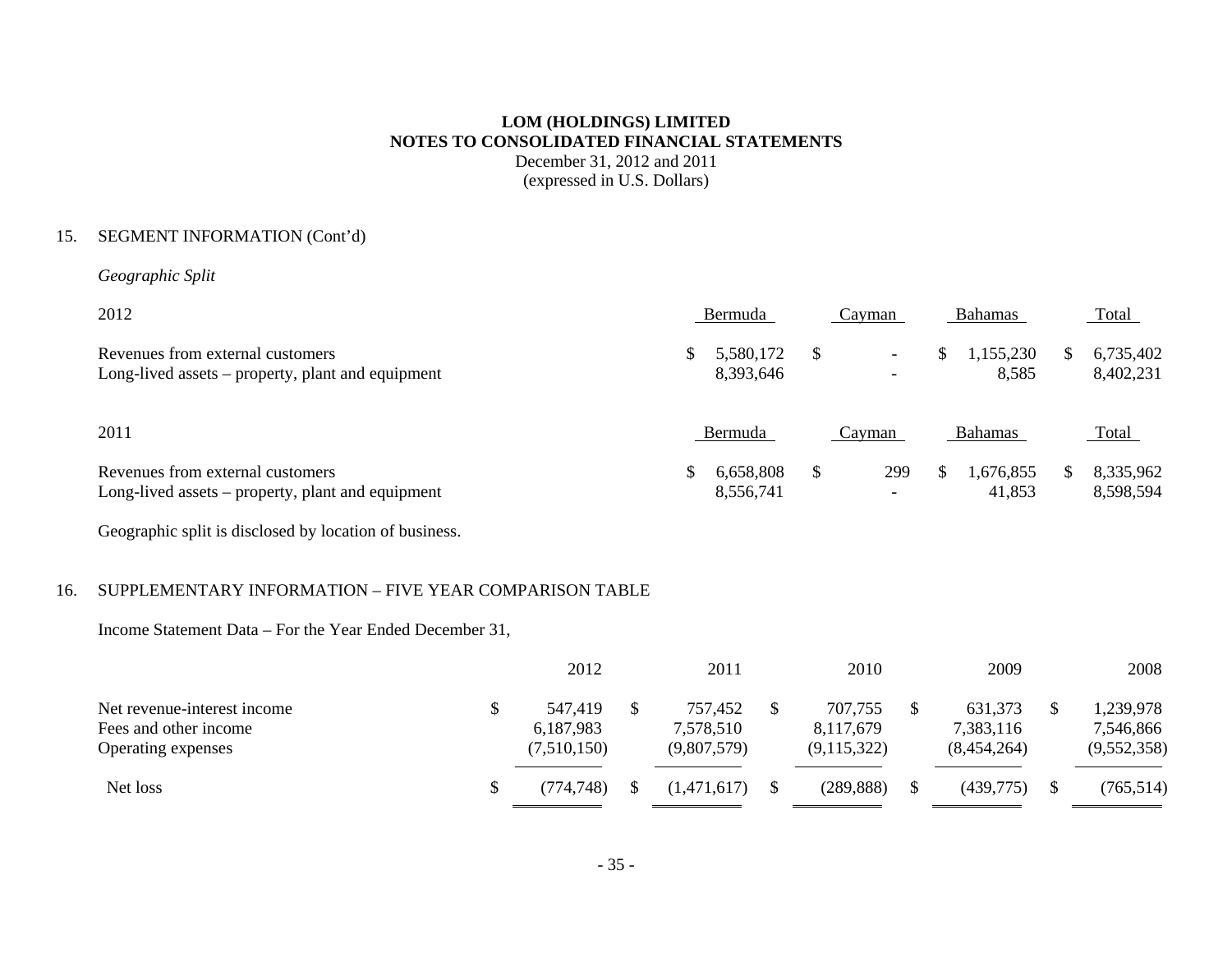December 31, 2012 and 2011 (expressed in U.S. Dollars)

### 16. SUPPLEMENTARY INFORMATION – FIVE YEAR COMPARISON TABLE (Cont'd)

Balance Sheet Data – As of December 31,

| 2012       | 2011            | 2010            |     | 2009       |    | 2008       |
|------------|-----------------|-----------------|-----|------------|----|------------|
| 3,307,953  | \$<br>3,548,865 | \$<br>3,795,209 | \$. | 4,276,008  | S. | 3,409,556  |
| 4,579,973  | 3,835,952       | 4,353,685       |     | 4,953,207  |    | 4,979,635  |
| 8,402,231  | 8,598,594       | 9,365,748       |     | 9,447,224  |    | 9,709,480  |
| 18,281,822 | 17,569,871      | 19,352,421      |     | 21,374,241 |    | 21,833,802 |
| 16,078,207 | 16,867,910      | 18,584,208      |     | 19,033,826 |    | 19,498,393 |
|            |                 |                 |     |            |    |            |
| 4,129,396  | 4,102,896       | 3,586,996       |     | 3,465,496  |    | 3,515,096  |
|            |                 |                 |     |            |    |            |
| 2012       | 2011            | 2010            |     | 2009       |    | 2008       |
| 13.7%      | 4.2%            | 4.1%            |     | 12.3%      |    | 12.0%      |
| (4.8)      | (8.7)           | (1.6)           |     | (2.3)      |    | (3.9)      |
| (4.2)      | (8.4)           | (1.5)           |     | (2.1)      |    | (3.5)      |
|            |                 |                 |     |            |    |            |